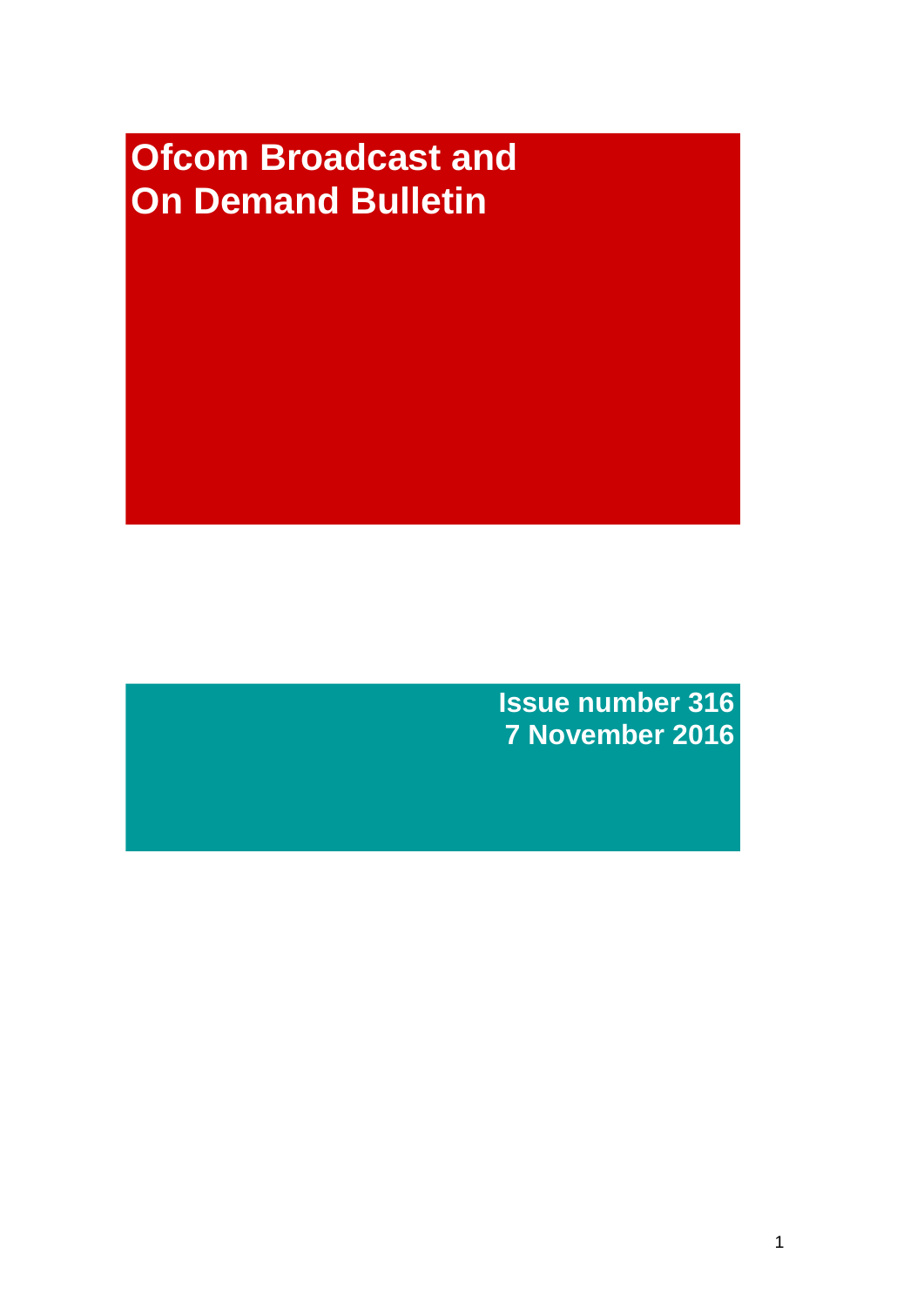# **Contents**

| Introduction                                                                                                                                | 3  |
|---------------------------------------------------------------------------------------------------------------------------------------------|----|
| <b>Broadcast Standards cases</b>                                                                                                            |    |
| <u>In Breach</u>                                                                                                                            |    |
| Madhubala – Ek Ishq Ek Junoon<br>Rishtey, 6 August 2016, 14:15                                                                              | 5  |
| <b>Resolved</b>                                                                                                                             |    |
| <b>Dance Anthems</b><br>BBC Radio 1, 6 August 2016, 16:00                                                                                   | 8  |
| Sponsorship of Ford Super Sunday by Ford<br>Sky Sports 1, 24 April 2016, 16:00                                                              | 11 |
| <b>Broadcast Licence Conditions cases</b>                                                                                                   |    |
| In Breach                                                                                                                                   |    |
| <b>Provision of licensed service</b><br>Oak FM (Hinckley & south west Leicestershire)<br>and Oak FM (Loughborough), 28 July 2016 to present | 15 |
| Broadcasting licensees' late payment of licence fees<br>Various licensees                                                                   | 17 |
| <b>Broadcast Fairness and Privacy cases</b>                                                                                                 |    |
| Upheld                                                                                                                                      |    |
| <b>Complaint made by Mr Sakib Berjees</b><br>on behalf of Mr Chaudhary Beriees<br>Kab Tak, ARY News, 26 January 2016                        | 18 |
| <b>Tables of cases</b>                                                                                                                      |    |
| <b>Investigations Not in Breach</b>                                                                                                         | 23 |
| <b>Complaints assessed, not investigated</b>                                                                                                | 24 |
| <b>Complaints outside of remit</b>                                                                                                          | 30 |
| <b>Investigations List</b>                                                                                                                  | 31 |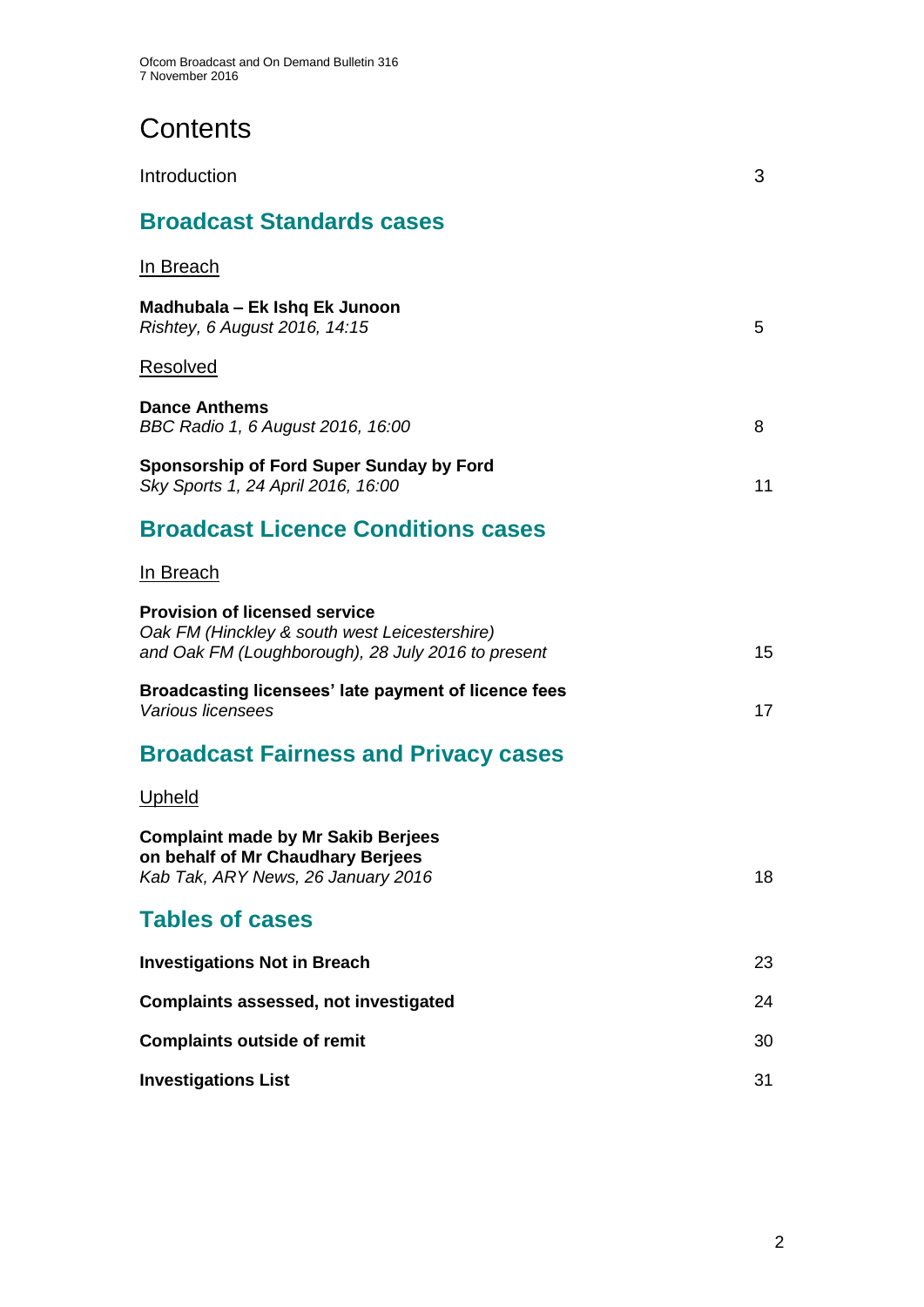# **Introduction**

Under the Communications Act 2003 ("the Act"), Ofcom has a duty to set standards for broadcast content as appear to it best calculated to secure the standards objectives<sup>1</sup>. Ofcom also has a duty to secure that every provider of a notifiable On Demand Programme Services ("ODPS") complies with certain standards requirements as set out in the Act<sup>2</sup>. Ofcom must include these standards in a code, codes or rules. These are listed below.

The Broadcast and On Demand Bulletin reports on the outcome of investigations into alleged breaches of those Ofcom codes and rules below, as well as licence conditions with which broadcasters regulated by Ofcom are required to comply. We also report on the outcome of ODPS sanctions referrals made by the ASA on the basis of their rules and guidance for advertising content on ODPS. These Codes, rules and guidance documents include:

- a) [Ofcom's Broadcasting Code](http://stakeholders.ofcom.org.uk/broadcasting/broadcast-codes/broadcast-code/) ("the Code") for content broadcast on television and radio services.
- b) the [Code on the Scheduling of Television Advertising](https://www.ofcom.org.uk/__data/assets/pdf_file/0014/32162/costa-april-2016.pdf) ("COSTA") which contains rules on how much advertising and teleshopping may be scheduled in television programmes, how many breaks are allowed and when they may be taken.
- c) certain sections of the [BCAP Code: the UK Code of Broadcast Advertising,](https://www.cap.org.uk/Advertising-Codes/Broadcast.aspx) which relate to those areas of the BCAP Code for which Ofcom retains regulatory responsibility for on television and radio services. These include:
	- the prohibition on 'political' advertising;
	- sponsorship and product placement on television (see Rules 9.13, 9.16 and 9.17 of the Code) and all commercial communications in radio programming (see Rules 10.6 to 10.8 of the Code);
	- 'participation TV' advertising. This includes long-form advertising predicated on premium rate telephone services – most notably chat (including 'adult' chat), 'psychic' readings and dedicated quiz TV (Call TV quiz services). Ofcom is also responsible for regulating gambling, dating and 'message board' material where these are broadcast as advertising<sup>3</sup>.
- d) other licence conditions which broadcasters must comply with, such as requirements to pay fees and submit information which enables Ofcom to carry out its statutory duties. Further information can be found on Ofcom's website for [television](http://licensing.ofcom.org.uk/tv-broadcast-licences/) and [radio](http://licensing.ofcom.org.uk/radio-broadcast-licensing/) licences.
- e) Ofcom's [Statutory Rules and Non-Binding Guidance for Providers of On-](http://stakeholders.ofcom.org.uk/binaries/broadcast/on-demand/rules-guidance/rules_and_guidance.pdf)[Demand Programme Services](http://stakeholders.ofcom.org.uk/binaries/broadcast/on-demand/rules-guidance/rules_and_guidance.pdf) for editorial content on ODPS. Ofcom considers sanctions in relation to advertising content on ODPS on referral by the Advertising Standards Authority ("ASA"), the co-regulator of ODPS for advertising or may do so as a concurrent regulator.

[Other codes and requirements](http://stakeholders.ofcom.org.uk/broadcasting/broadcast-codes/) may also apply to broadcasters, depending on their circumstances. These include the Code on Television Access Services (which sets out how much subtitling, signing and audio description relevant licensees must

<sup>1</sup> <sup>1</sup> The relevant legislation is set out in detail in Annex 1 of the Code.

<sup>&</sup>lt;sup>2</sup> The relevant legislation can be found at Part 4A of the Act.

<sup>3</sup> BCAP and ASA continue to regulate conventional teleshopping content and spot advertising for these types of services where it is permitted. Ofcom remains responsible for statutory sanctions in all advertising cases.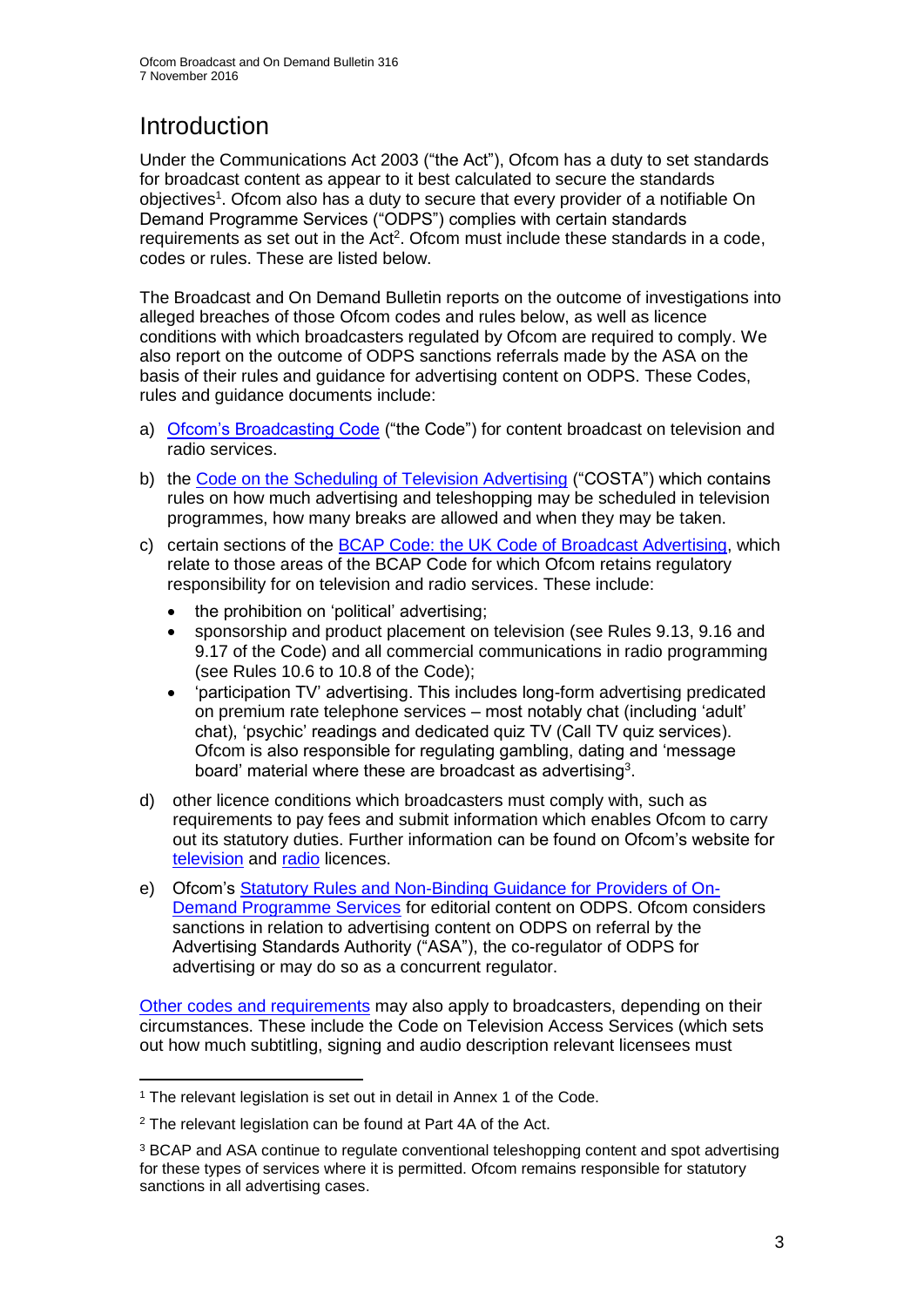provide), the Code on Electronic Programme Guides, the Code on Listed Events, and the Cross Promotion Code.

**It is Ofcom's policy to describe fully the content in television, radio and on demand content. Some of the language and descriptions used in Ofcom's Broadcast and On Demand Bulletin may therefore cause offence.**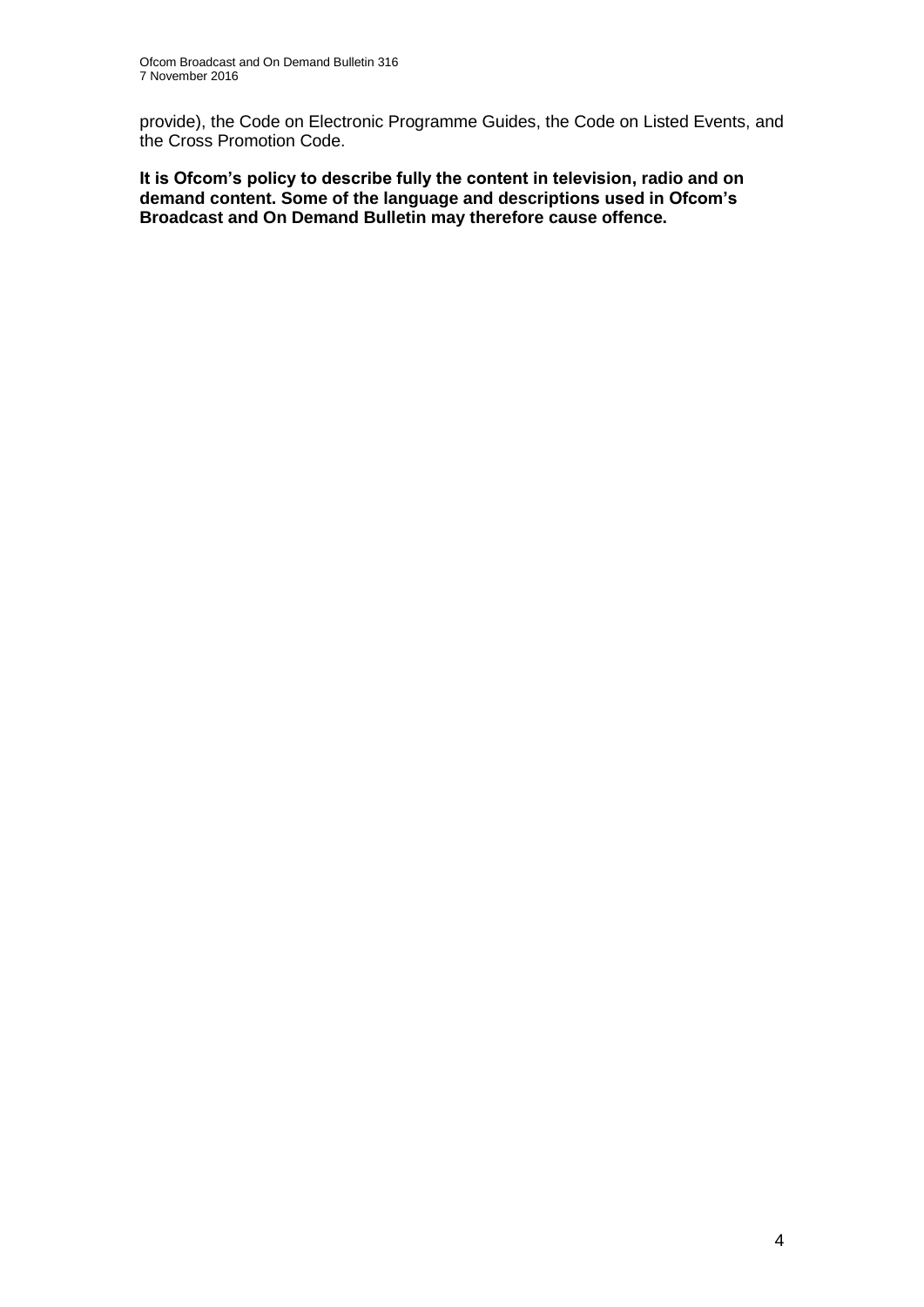### **Broadcast Standards cases**

### **In Breach**

### **Madhubala – Ek Ishq Ek Junoon**

*Rishtey, 6 August 2016, 14:15*

#### **Introduction**

Rishtey is a general entertainment television channel for the South Asian community in the UK. It broadcasts in English, Punjabi and Hindi on a variety of digital platforms. The licence for Rishtey is held by Viacom 18 Media Private Limited ("Viacom 18" or "the Licensee").

A viewer alerted Ofcom to scenes of violence in an episode of the Bollywood-style drama series *Madhubala – Ek Ishk Ek Junoon* broadcast on this channel on a Saturday afternoon. The series (in Hindi) is based around the story of the heroine, Madhubala, and her fate as an actress in the film industry.

The episode featured various scenes of violence but most did not raise potential issues under the Code. However, we noted one sequence approximately 30 minutes into the episode showing an attempt to hang Madhubala. This included shots of:

- Madhubala standing on a chair on the gallows, her hands tied behind her back, a noose around her neck, and an attacker pointing a gun at her from a distance;
- the attacker shooting away the chair supporting her weight, and Madhubala's body dropping and her starting to strangle as the noose around her neck tightens;
- a close up shot of her feet thrashing about as she is being strangled;
- attackers repeatedly hitting a male character with sticks and bats as he intervenes to hold up Madhubala to avoid her choking to death;
- close ups of Madhubala choking and struggling as she desperately gasps for air; and
- Madhubala finally managing to remove the noose from around her neck and free herself.

This sequence lasted approximately two minutes, from the moment the attacker shot the chair away from underneath Madhubala until the moment she managed to free herself. Ofcom translated the minimal dialogue spoken by the actors in this sequence from the original Hindi into English but considered that it was not necessary for, or relevant to, assessing this violence against the Code.

Ofcom considered that the material raised issues warranting investigating under Rule 1.11 of the Code. This states:

"Violence, its after-effects and descriptions of violence, whether verbal or physical, must be appropriately limited in programmes broadcast before the watershed (in the case of television) ...and must also be justified by the context".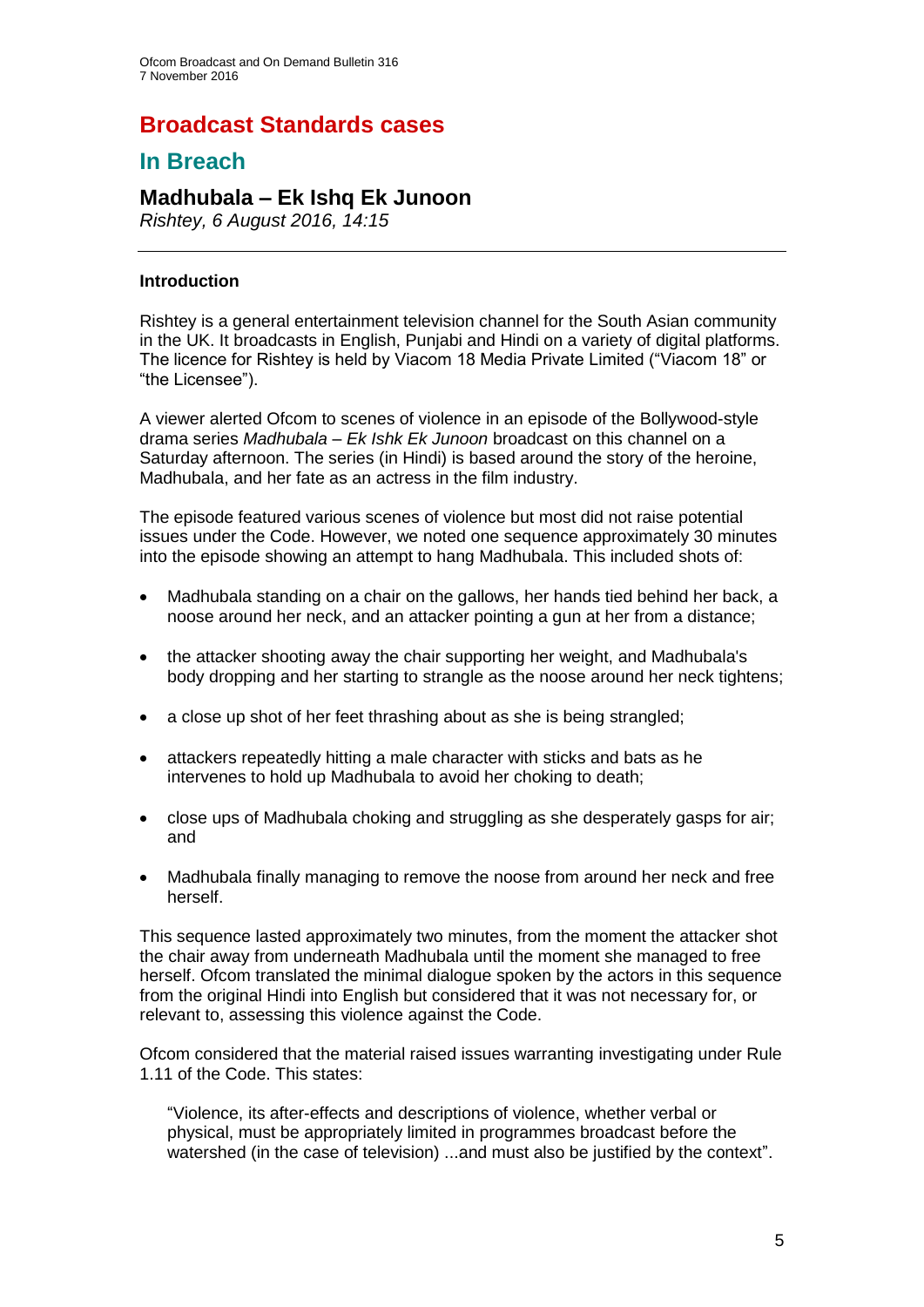We therefore sought comments from Viacom 18 as to how the material complied with this rule.

#### **Response**

Viacom 18 said the content described above "should not have been broadcast at 14:15 hrs". It told Ofcom that the programme had originally been broadcast in February 2013 at 21:00 and it "was never intended to transmit [it] before this time". The Licensee said that "in this particular instance, a member of staff for compliance was unfortunately lax and did not display the necessary acumen, letting the episode pass through pre-watershed hours". The Licensee said that the "staff member's negligence was discovered after certain errors were identified by their line manager" and as a result disciplinary action was taken against them.

Viacom 18 said that, having been alerted to this issue, it had immediately reviewed all episodes of this programme that had been complied by this particular member of staff to ensure their broadcast would not raise issues under the Code. The Licensee said that it had also conducted a training session on Ofcom compliance to ensure that all team members were "thoroughly reappraised of Ofcom…norms".

The Licensee assured Ofcom that it had "taken remedial measures to effectively rectify the error and also taken appropriate steps to ensure [it] prevents such further errors".

#### **Decision**

Under the Communications Act 2003 Ofcom has a statutory duty to set standards for broadcast content as appear to it to be best calculated to secure standards objectives, including that "persons under the age of eighteen are protected". This objective is reflected in Section One of the Code.

Rule 1.11 states that violence must be appropriately limited in programmes broadcast before the watershed and must also be justified by the context.

We first assessed whether the level and nature of the violence was appropriately limited. We took account of Ofcom's 2014 research on Audience Attitudes towards Violent Content on Television<sup>1</sup>. This research indicated that viewers took various factors into account when evaluating the acceptability of violence on television. In summary, the research indicated that, before the watershed, audiences were less willing to accept: violence in general and wished it to be less extreme; violence against more vulnerable individuals; and, the infliction of physical harm, especially when lengthy<sup>2</sup>.

In this case, the programme included a sequence showing an attempt to hang a young woman. This is described in detail above in the Introduction. The impact of the violence was heightened by: the build up to the attempted hanging (Madhubala was shown at various points standing on a chair on the gallows, her hands tied behind her back, a noose around her neck, while the attacker made repeated threats to kill her while pointing a rifle in her direction); the violence and relative realism of the hanging itself as seen by viewers, including footage of the heroine struggling for her life, particularly when her weight was supported only by the noose tightening round her

<sup>1</sup> <sup>1</sup> [https://www.ofcom.org.uk/\\_\\_data/assets/pdf\\_file/0024/54933/violence\\_on\\_tv\\_report.pdf](https://www.ofcom.org.uk/__data/assets/pdf_file/0024/54933/violence_on_tv_report.pdf)

<sup>2</sup> Summarised on pages 3 to 6 of the research report.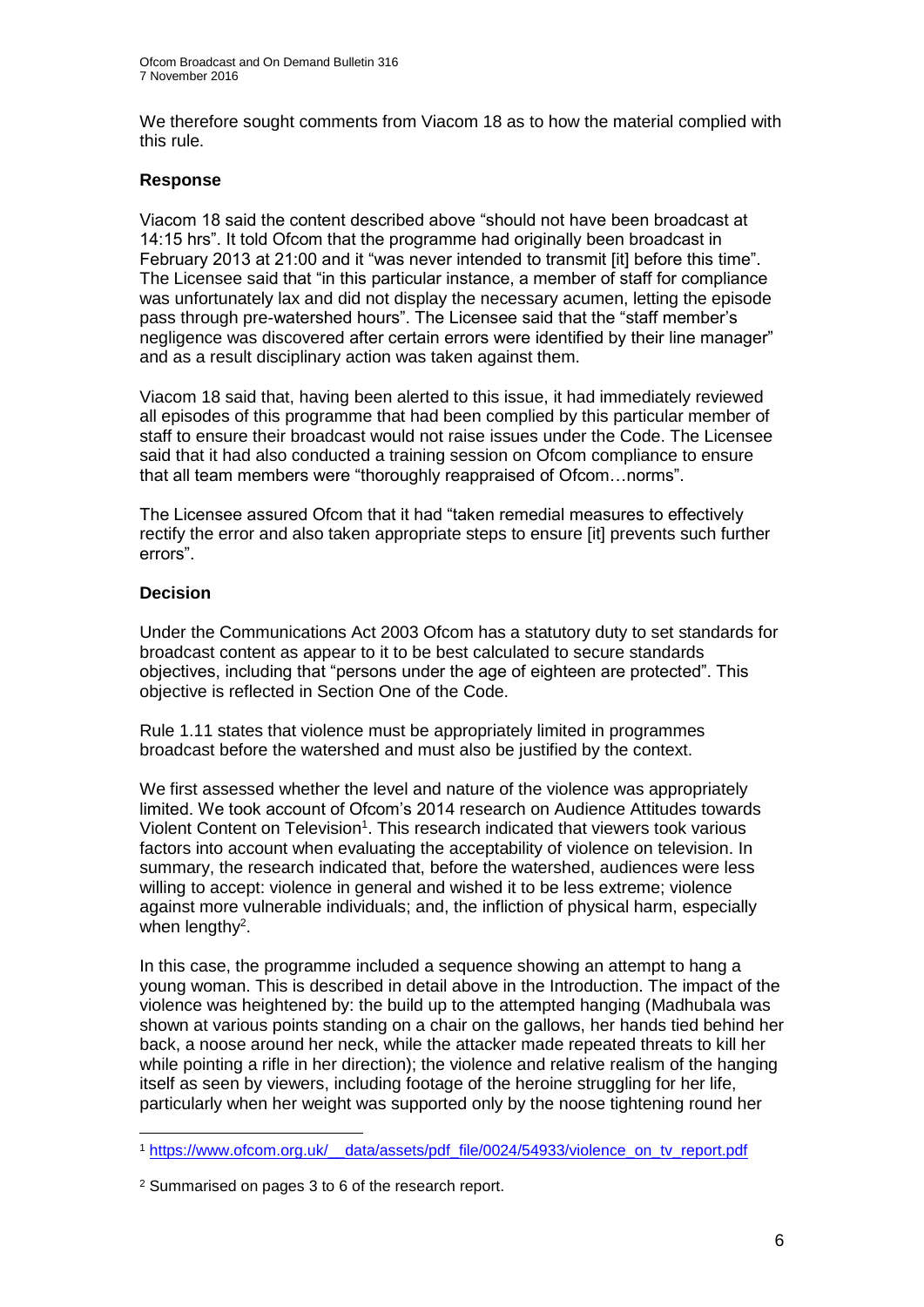neck; and, the sequence itself of the attempted hanging lasting about two minutes overall.

We acknowledged that much of the tone and imagery of the episode was consistent with Bollywood drama. For example: the plot was unrealistic; the scenes of fighting between the male character and the attackers were highly stylised; much of the acting appeared exaggerated; and, the male character displayed superhuman strength in resisting violence inflicted on him by the attackers, set to dramatic music and using slow motion effects during the sequence. However, we did not consider these factors limited the violence in the hanging scene.

We next considered whether the violence was justified by the context. Context includes factors such as: the editorial content of the programme; the time of broadcast; the service; the likely size and composition of the audience; and, the likely expectations of the audience. The sequence showing the attempted hanging had a duration of around two minutes. Although its potential impact on child viewers may have been reduced to some extent by some of the Bollywood drama elements mentioned above, in Ofcom's opinion this portrayal of an attempted hanging of a young woman was sufficiently realistic, lengthy and dramatic to be potentially distressing for child viewers. We took into account that the audience of this channel was likely to be small<sup>3</sup>, but also that it was likely that a number of children were able to watch this episode because it was broadcast on a Saturday afternoon during the summer school holidays.

Viacom 18 said that this particular episode was originally broadcast on the channel in 2013 at 21:00, and the Licensee acknowledged that a mistake was made in this case and it was broadcast before the watershed because of human error. We also noted that there was no information to parents or carers warning them about the violent content before this programme began. For all these reasons, Ofcom considered that to broadcast this violent content at this time and on this channel was not consistent with the likely expectations of the audience.

Ofcom's Decision therefore, was that this violence sequence showing an attempted hanging was not justified by the context.

We took into account that the Licensee: acknowledged this compliance error; stopped broadcasting this series immediately, and re-checked and edited all the episodes complied by the member of staff responsible for this mistake to ensure compliance with the Code when broadcast; took disciplinary action against the person found responsible; and, re-trained its compliance staff. Nonetheless, our Decision was that the sequence of the attempted hanging was in breach of Rule 1.11.

#### **Breach of Rule 1.11**

1

<sup>3</sup> Because the audience share of this service in the UK was very small no reliable audience figures were available.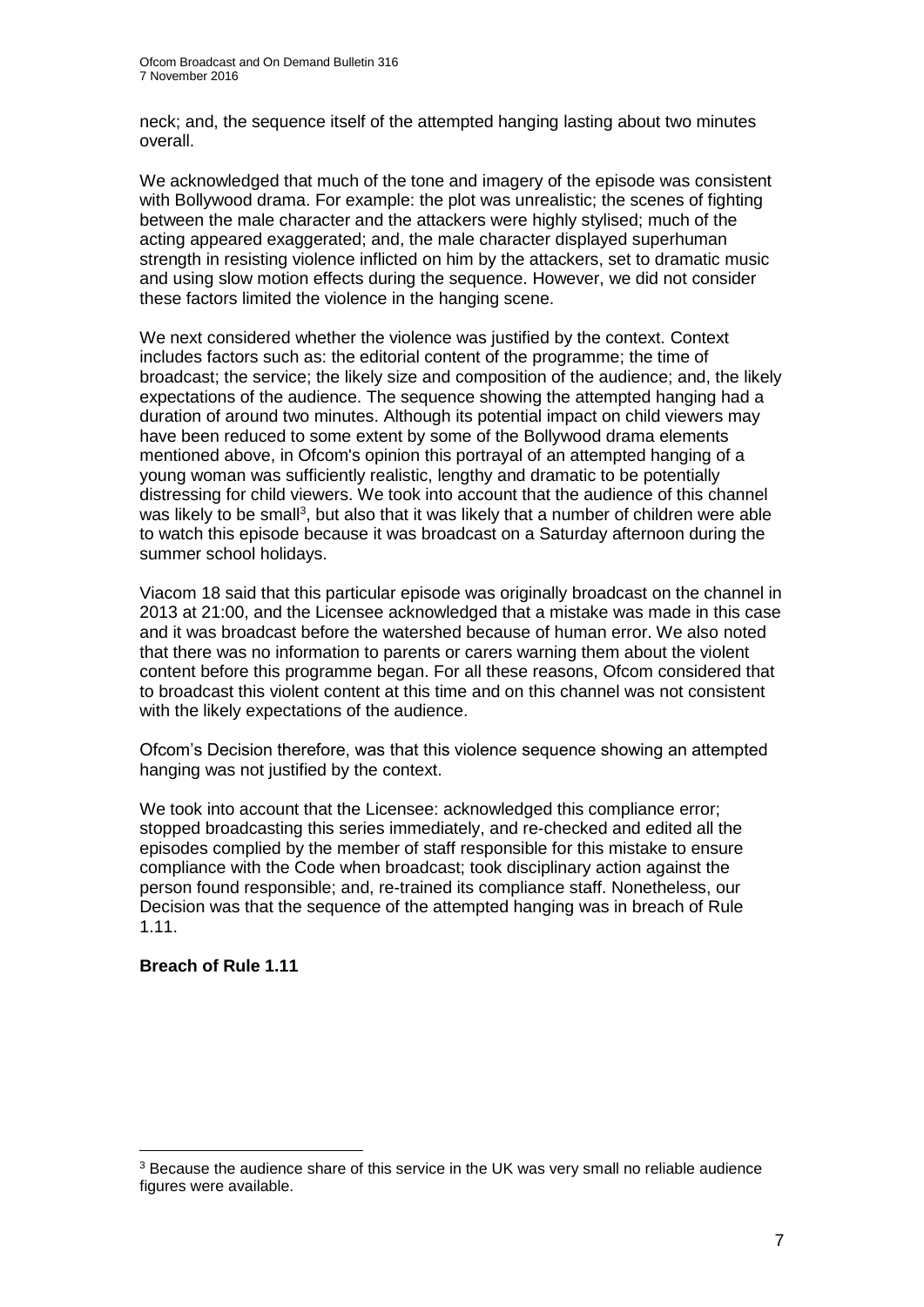# **Resolved**

### **Dance Anthems**

*BBC Radio 1, 6 August 2016, 16:00*

#### **Introduction**

*Dance Anthems* is BBC Radio 1's dance music show presented by Danny Howard. During a live broadcast from Café Mambo in Ibiza, a music set by Martin Solveig included a remix of the song "Never Be Like You" by Flume at 16:57.

A complainant alerted Ofcom to offensive language included in the track:

*"…now I fucked up and I miss you I'll never be like you… That loves fake shiny things Now I fucked up and I miss you…"*

At 17:00, immediately after the end of the track, Danny Howard made the following apology:

*"BBC Radio 1 – it's Danny Howard live from Ibiza. To everybody listening at home apologies if you're offended by the bad language. The beauty of live radio, Martin* [Solveig, who then laughs] *…"*

Ofcom considered this material raised issues warranting investigation under Rule 1.14 of the Code, which states that:

"The most offensive language must not be broadcast…when children are particularly likely to be listening (in the case of radio)".

We therefore asked the BBC for its comments on how the content complied with this rule.

#### **Response**

The BBC apologised for the "inadvertent use of strong language" and said that the remix of the track "Never Be Like You" was broadcast "in error due to an unfortunate mistake" by the DJ during the live set. The BBC stated that "an on-air apology was given at the end of the track" and "a senior manager at Radio 1" had written to the "only member of the public who complained to the BBC".

The BBC explained the programme was "a specialist dance music programme which is not likely to appeal to children". This edition of the programme was broadcast live from Ibiza between 16:00 and 19:00 "as part of the network's annual Ibiza weekend" and during "its regular slot on a Saturday afternoon". The broadcaster said it preferred to broadcast "such events live rather than pre-recorded" to "capture the excitement and energy for listeners" and decisions were made "on a case by case basis taking account of the artists involved".

The broadcaster said that this was "an isolated incident" that had "occurred despite strict compliance measure imposed by the production team". The BBC clarified that it was "standard practice…to brief all contributors on what is appropriate and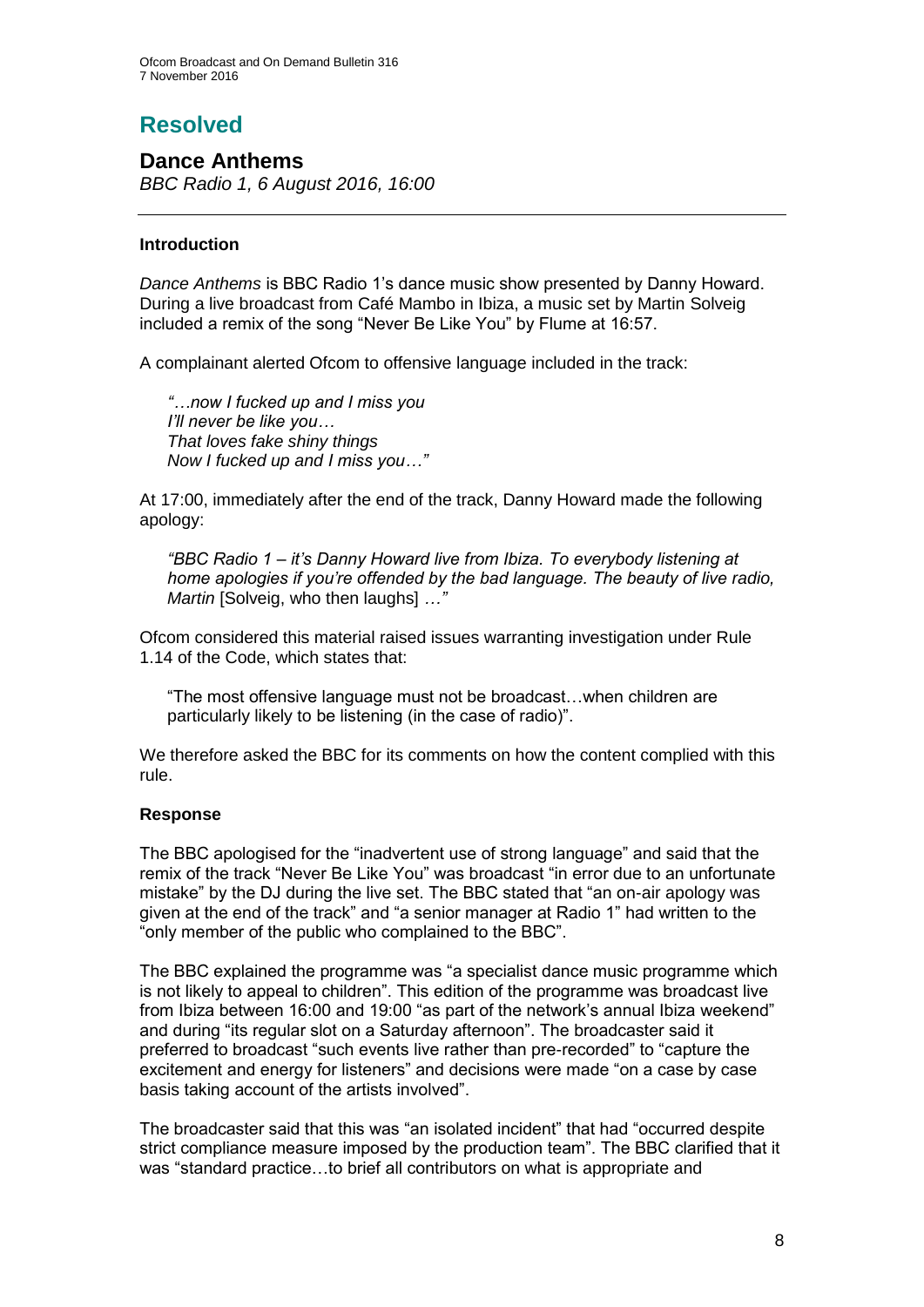acceptable language for particular broadcast timeslots". In this case "all of the contributors and representatives were informed in advance, in writing, of the BBC 's requirements". A copy of an email the BBC sent to Martin Solveig and his representatives on 30 July 2016 stated:

"He [Martin Solveig] will have a very early set time (4.00pm UK time) so it's absolutely essential that his set is completely free from swearing and controversial content (i.e. drugs/references/violence). We will pull his set if this rule is broken".

The programme producer also spoke to the DJ and his representatives on the day of broadcast "to remind them of the need to ensure there was no strong language or inappropriate content in his set".

The BBC explained that Martin Solveig was a "frequent guest" on Radio 1 who "demonstrated he understands and is ready to comply with relevant editorial standards". In addition, "none of his recent songs play-listed by Radio 1 had featured strong language or potentially offensive lyrics". The final track of Martin Solveig's set included a "new remix" and he had "prepared a version without strong language suitable for use in the programme". However, Martin Solveig "inadvertently" played out the incorrect version.

The BBC said that on spotting the error the producer immediately spoke to the presenter "and instructed him to issue an on-air apology as soon as the song finished". It added that as this was "the final track" in the set "there was no need to consider ending his performance".

The broadcaster stated that "the compliance measures in place were appropriate for a live broadcast of this kind" and concluded that "the incident was solely the result of an unfortunate and inadvertent error" on the part of the contributor.

#### **Decision**

1

Under the Communications Act 2003, Ofcom has a statutory duty to set standards for broadcast content as appear to it best calculated to secure the standards objectives, one of which is that "persons under the age of eighteen are protected". This objective is reflected in Section One of the Code.

Rule 1.14 of the Code states that the most offensive language must not be broadcast on radio when children are particularly likely to be listening. Ofcom's guidance on offensive language on radio<sup>1</sup> states that:

"For the purpose of determining when children are particularly likely to be listening, Ofcom will take into account of all the relevant information available to it. However, based on Ofcom's analysis of audience listening data, and previous Ofcom's decisions, radio broadcasters should have particular regard to broadcasting content at the following times:

 between 06:00 and 19:00 at weekends all year around, and in addition, during the same times from Monday to Fridays during school holidays"

<sup>1</sup> [https://www.ofcom.org.uk/\\_\\_data/assets/pdf\\_file/0014/40541/offensive-language.pdf](https://www.ofcom.org.uk/__data/assets/pdf_file/0014/40541/offensive-language.pdf)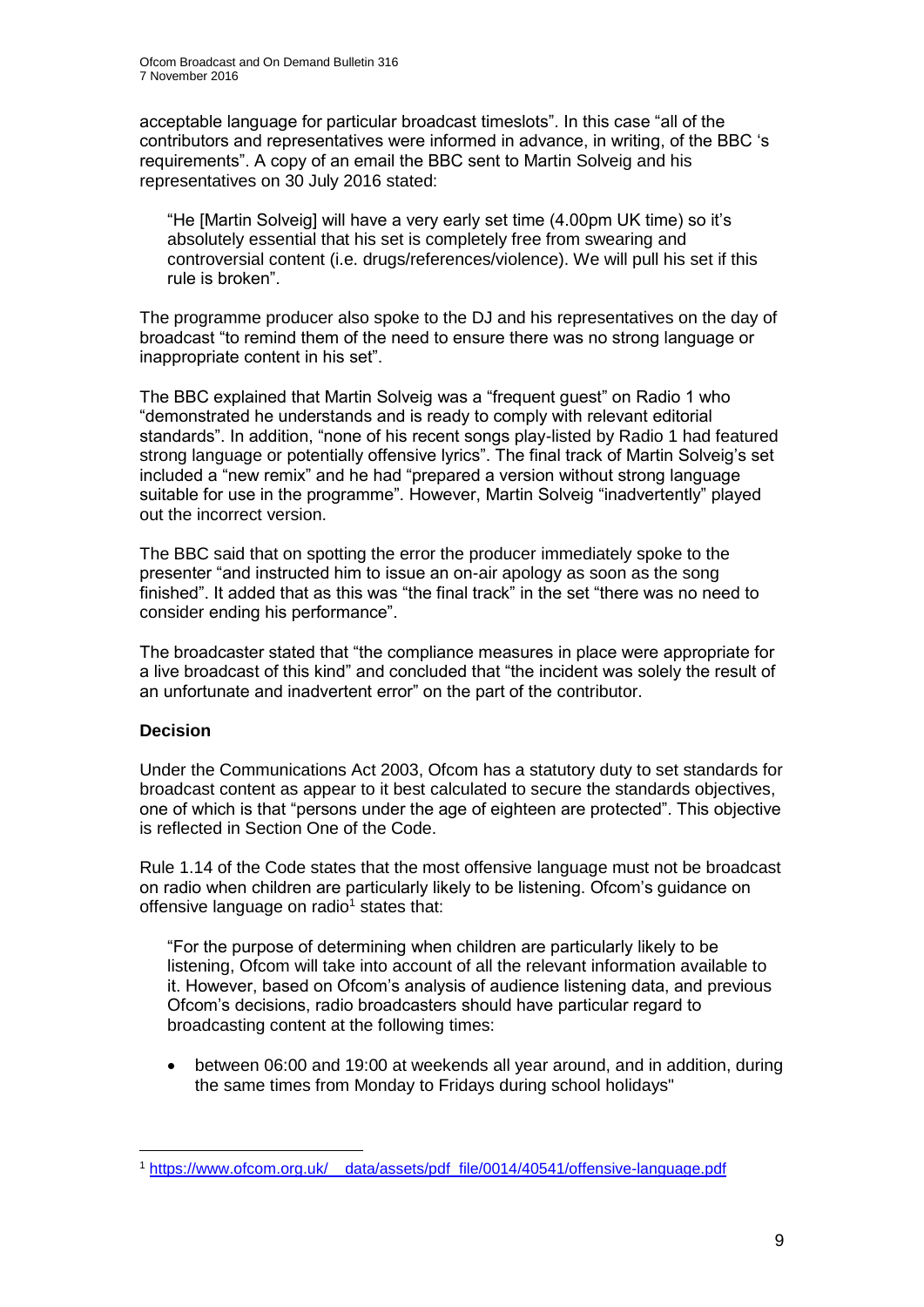In this case, the broadcast was on a Saturday at 16:57 and was therefore at a time when children were particularly likely to be listening.

Ofcom's 2010 research on offensive language<sup>2</sup> notes that the word "fuck" and variations of this word are considered by audiences to be the most offensive language. This broadcast contained two uses of the word *"fucked"*. The most offensive language was therefore broadcast at a time when children were particularly likely to be listening and there was a clear breach of Rule 1.14.

However, Ofcom took into consideration that: Radio 1 had compliance procedures in place to assess the risk before broadcast of the likelihood of the contributor using offensive language; the BBC warned the contributor and his representatives against using offensive language both before and on the day of broadcast; the broadcast of the offensive language resulted from an inadvertent error by the DJ; and the presenter immediately apologised on air following the incident.

In light of all these factors, Ofcom considered the matter resolved.

#### **Resolved**

1

<sup>2</sup> [https://www.ofcom.org.uk/\\_\\_data/assets/pdf\\_file/0017/27260/offensive-lang.pdf](https://www.ofcom.org.uk/__data/assets/pdf_file/0017/27260/offensive-lang.pdf) Broadcasters should note that, on 30 September 2016, Ofcom published new research on public attitudes to potentially offensive language: [https://www.ofcom.org.uk/\\_\\_data/assets/pdf\\_file/0022/91624/OfcomOffensiveLanguage.pdf](https://www.ofcom.org.uk/__data/assets/pdf_file/0022/91624/OfcomOffensiveLanguage.pdf)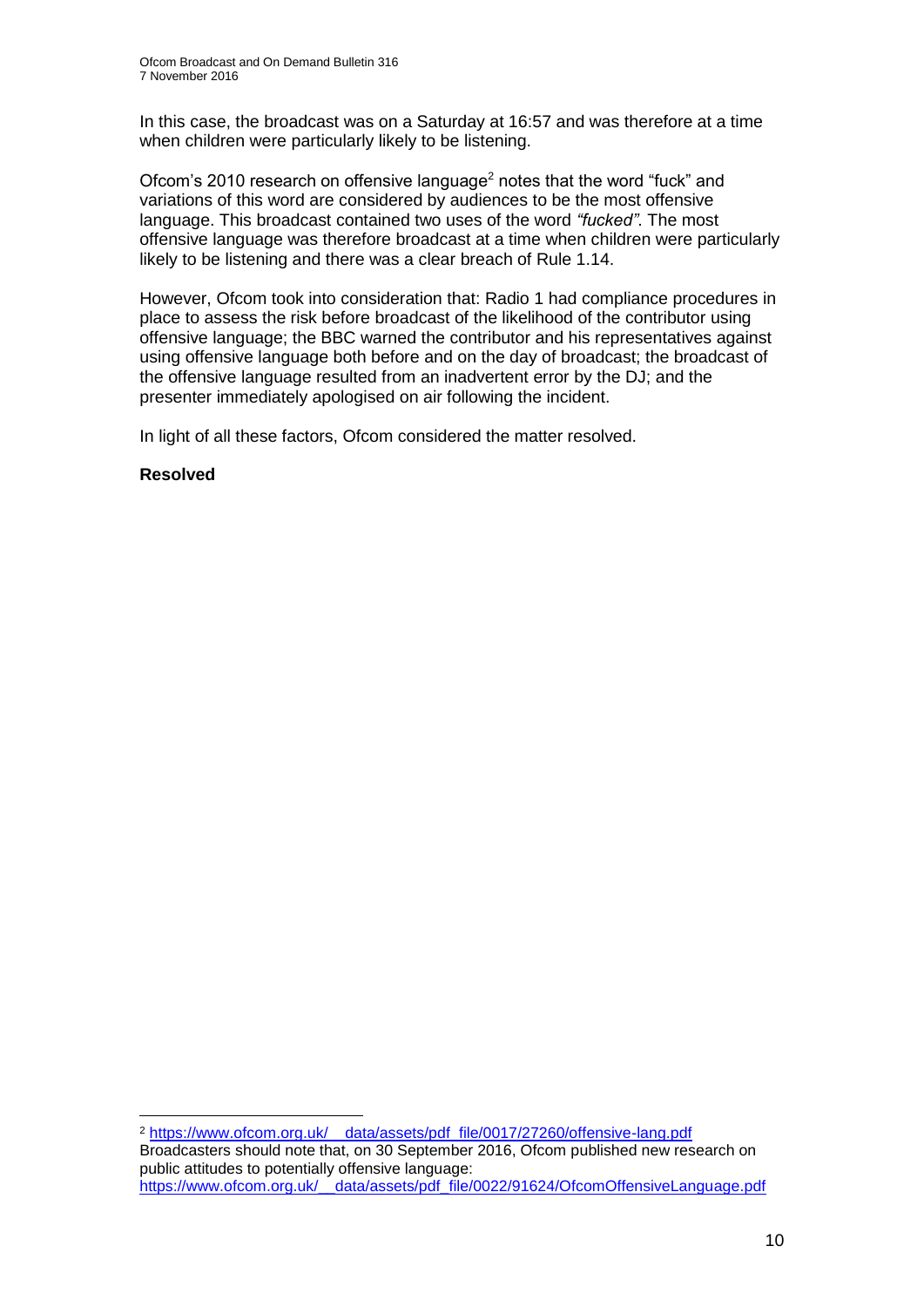# **Resolved**

### **Sponsorship of Ford Super Sunday by Ford**

*Sky Sports 1, 24 April 2016, 16:00*

#### **Introduction**

*Ford Super Sunday* is a programme covering live Premier League football matches. The licence for Sky Sports 1 is held by Sky UK Limited ("Sky" or "the Licensee").

*Ford Super Sunday* is sponsored by the vehicle manufacturer Ford. A complainant contacted Ofcom about sponsorship credits that appeared around the programme on 24 April 2016.

Ofcom obtained recordings of the credits used as part of the sponsorship campaign. Six of the credits lasted between seven and 15 seconds and featured footage showing the exterior and interior of the sponsor's cars, including close ups. At the end of each credit the Ford logo appeared in the bottom right-hand corner of the screen with *"Super Sunday"* below it.

Ofcom considered that this material raised issues warranting investigation under Rule 9.22(a) of the Code, which states:

"Sponsorship credits must be distinct from advertising. In particular:

a) Sponsorship credits broadcast around sponsored programmes must not contain advertising messages or calls to action. Credits must not encourage the purchase or rental of the products or services of the sponsor or a third party. The focus of the credit must be the sponsorship arrangement itself. Such credits may include explicit reference to the sponsor's products, services or trade marks for the sole purpose of helping to identify the sponsor and/or the sponsorship arrangement."

We asked the Licensee for its comments on how the credits complied with this rule.

#### **Response**

Sky said that it was common for sponsorship credits to feature the sponsor's products and it understood this to be acceptable, provided that credits did not also contain calls to action or advertising messages. Sky considered that this practice was necessary for sponsorship to be a commercial prospect that is of interest to brands.

Sky stated that each of the Ford sponsorship credits contained visuals that linked the sponsored product with the sponsored programme: in each credit the featured vehicle was set in a virtual football stadium and a reflection of a football player could be seen on the side of the car. The Licensee said that these images served to reveal the sponsoring brand and the programme being sponsored; and to associate the two visually.

In further submissions in response to Ofcom's Preliminary View (of a breach of Rule 9.22(a)), Sky emphasised that the sponsorship credits contained no advertising messages or calls to action and that footballing imagery was present in each credit. It stressed that the credits were not advertising but bespoke sponsorship credits that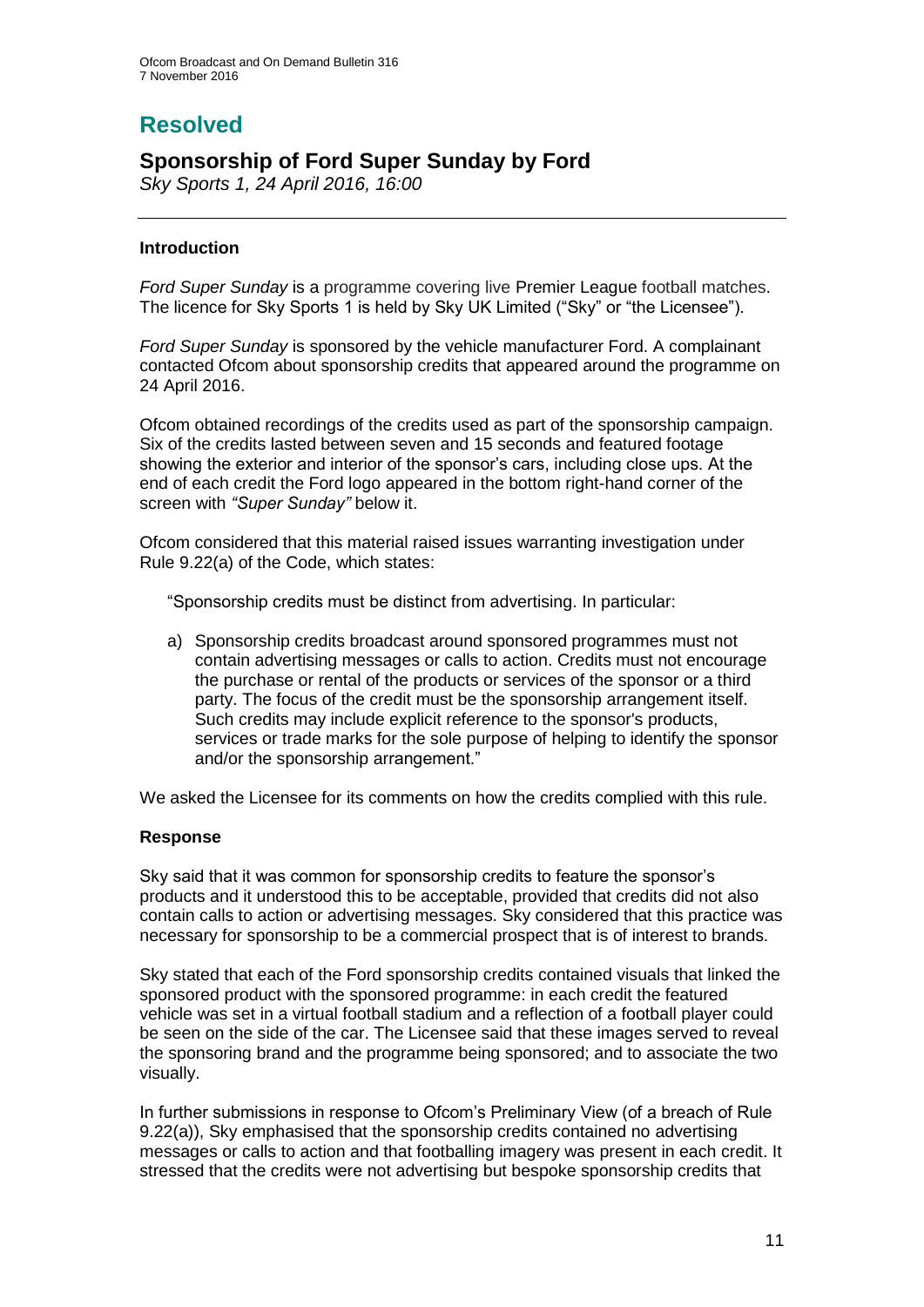linked the sponsor's product with the programme that it sponsored. It said that although the credits' "focus may be on a vehicle in the literal sense" the credits were not about the vehicles; they showed vehicles in a football setting. Sky believed that the credits served no purpose beyond the remit of a sponsorship credit and that the focus of the credits was on the sponsorship arrangement.

Sky said that Ofcom's statement in the Preliminary View that the football imagery in the credit was subtle was entirely subjective and that there was nothing in Rule 9.22(a) which forbade subtlety. It said that the Ford logo in the credits was relatively small compared to the full-frame within which it featured and that while the text *"Super Sunday"* was smaller than the Ford logo, it was still clearly legible.

Sky said that it understood the purpose of Ofcom's rules was to protect both the industry and viewers from harm. It believed that the measure of whether the credits breached the rule was whether they would be seen as advertising rather than sponsorship. It believed that Ofcom had failed to take into consideration the context of this sponsorship campaign when reaching its Preliminary View, including that this was a live football programme broadcast on a premium subscription sports channel, and the fact that the title-sponsorship arrangement had been in place for over 20 years. For these reasons, Sky believed that viewers would be entirely familiar with the sponsorship arrangement and would understand that they were watching sponsorship credits, rather than adverts for Ford vehicles. Sky therefore did not believe that there could be any reasonable suggestion that the credits caused viewer harm. Sky also reiterated its belief that allowing such creative treatments was necessary for sponsorship to remain an attractive prospect for brands and broadcasters, and that the approach was not designed to circumvent advertising rules in any way. As such, Sky believed the credits were compliant with Rule 9.22(a).

Notwithstanding the above, Sky informed Ofcom that the credits in question were no longer running and it had no plans to broadcast them again. Further, Sky said that, going forward, it would ensure that the identification of the programme sponsor would remain on screen for longer.

#### **Decision**

Under the Communications Act 2003, Ofcom has a statutory duty to set standards for broadcast content as appear to it best calculated to secure specific standards objectives, one of which is "that the international obligations of the United Kingdom with respect to advertising included in television and radio services are complied with". These obligations include ensuring compliance with the Audiovisual Media Services ("AVMS") Directive.

The AVMS Directive requires sponsored programmes to be "clearly identified as such by the name, logo and/or any other symbol of the sponsor such as a reference to its product(s) or services(s) or a distinctive sign thereof in an appropriate way for programmes at the beginning, during and/or end of the programmes". Such identification is usually achieved by way of sponsorship credits broadcast around sponsored programmes.

The AVMS Directive also limits the amount of advertising a broadcaster can transmit and requires that advertising is kept distinct from other parts of the programme service. Sponsorship credits are treated as part of the sponsored content and do not count towards the amount of airtime a broadcaster is allowed to use for advertising. To prevent credits effectively becoming advertisements, and therefore increasing the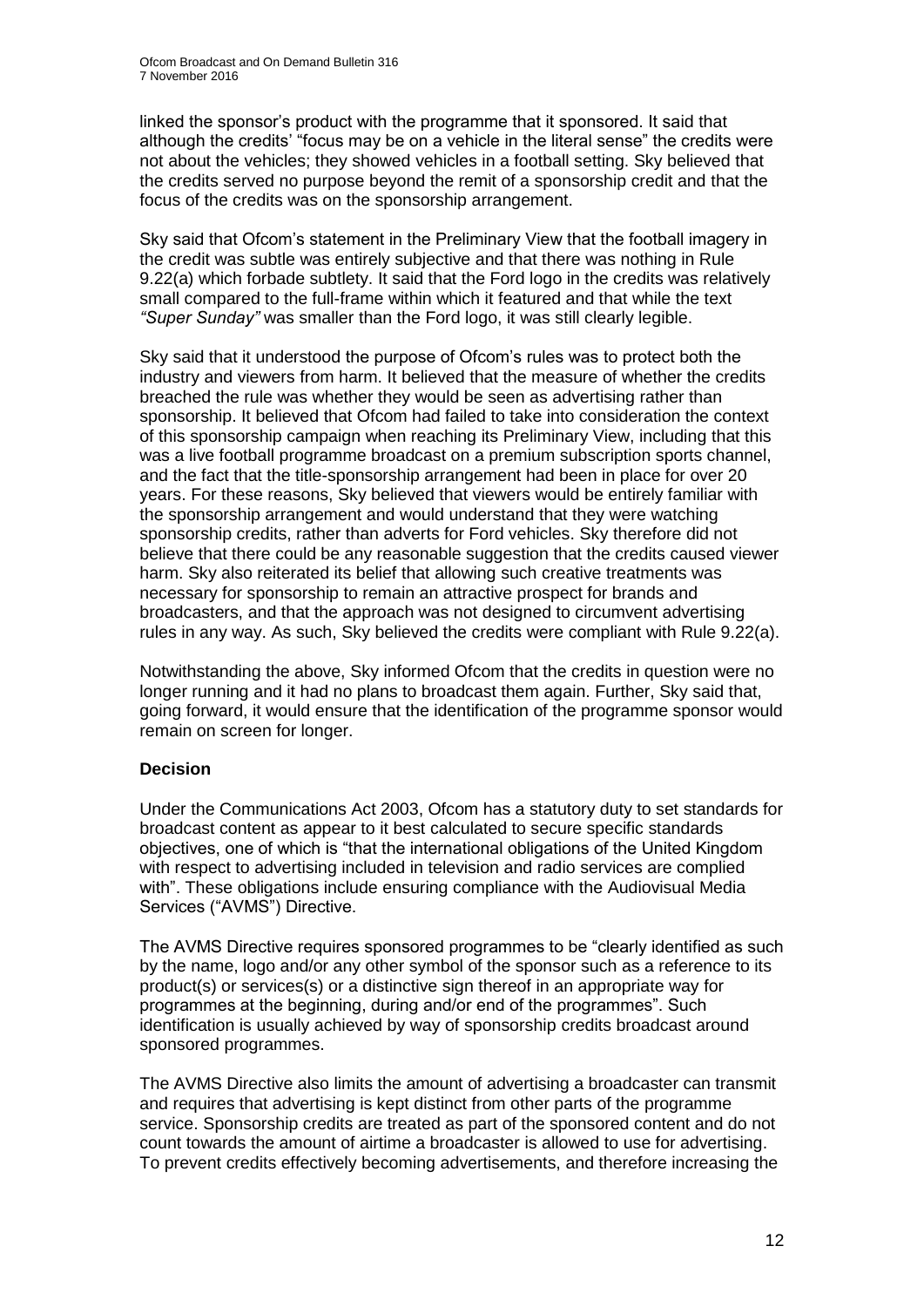amount of advertising transmitted, broadcasters are required to ensure that sponsorship credits are distinct from advertising.

To maintain a distinction between credits and advertising, Rule 9.22(a) of the Code requires that the focus of credits must be the sponsorship arrangement itself and that any reference in a credit to the sponsor's products, services or trademarks should be for the sole purpose of helping identify the sponsor and/or the sponsorship arrangement. Credits that focus predominantly on the sponsorship arrangement, rather than on the sponsor or its products or services, are more likely to be compliant with Rule 9.22(a).

The use of a creative approach that thematically links the sponsor to the programme is one way in which broadcasters can seek to ensure that the focus of the credits is on the sponsorship arrangement rather than the sponsor's products or services. However, the presence of a thematic link to the programme in itself is not necessarily enough to ensure that the focus of a credit is on the sponsor's association with the programme. Any thematic link and other elements in the credits together need to be sufficiently clear in their focus on the sponsorship arrangement to ensure that the credit does not raise issues under Rule 9.22(a).

In this case, Ofcom acknowledged that the credits did not contain specific calls to action or references to specific attributes of the sponsor's product. We also acknowledged that Sky had sought to create a thematic link between the credits and *Ford Super Sunday* by including football-related visuals and that the sponsorship had been in place for a number of years. Notwithstanding this, we considered that the focus of the credits was the sponsor's vehicles rather than the sponsorship arrangement, contrary to the requirements of Rule 9.22(a). In each credit, the featured sponsor's car was the dominant image, shown in full colour from various angles as the camera panned around the exterior. In addition, a number of close up shots of both the vehicle's exterior and interior were included. The vehicle remained on-screen for the entire duration of the credit.

In contrast, both the football stadium which served as a backdrop for the featured vehicle; and the reflection of a footballer which appeared on the side of each vehicle, were quite subtle. In particular, the background visual of the football stadium was shown in a mainly "washed out" and pale grey/white tone (in contrast to the colour images of the vehicles in the foreground) and could generally only be seen during wide shots of the vehicle. The reflection of the footballer in the paintwork of the vehicle, while visible, was vague. In addition, the inclusion of the programme title in the credits, which served to identify the sponsorship arrangement, appeared for around one second (in the case of the seven second credits) or three seconds (in the case of the 15 second credits) in the bottom right hand corner of the screen. The text of the programme title gave considerably more prominence to the Ford logo than it did to the text *"Super Sunday"*.

None of the above features are, in and of themselves, problematic under Rule 9.22(a). However, we considered that when viewed as a whole, the overriding visual focus of each credit was the featured vehicle. In addition, the relatively short amount of time for which the programme title appeared, when combined with the fact that it only took up a small portion of the screen (as noted by Sky in its response), added to the impression that the credits were focusing on the featured vehicle, rather than on the sponsorship arrangement itself, particularly as the programme title was the only explicit reference to the arrangement which appeared in the credits. We noted Sky's comment in response to our Preliminary View that the football-related imagery would be clear to viewers because of the nature of the channel and the programming in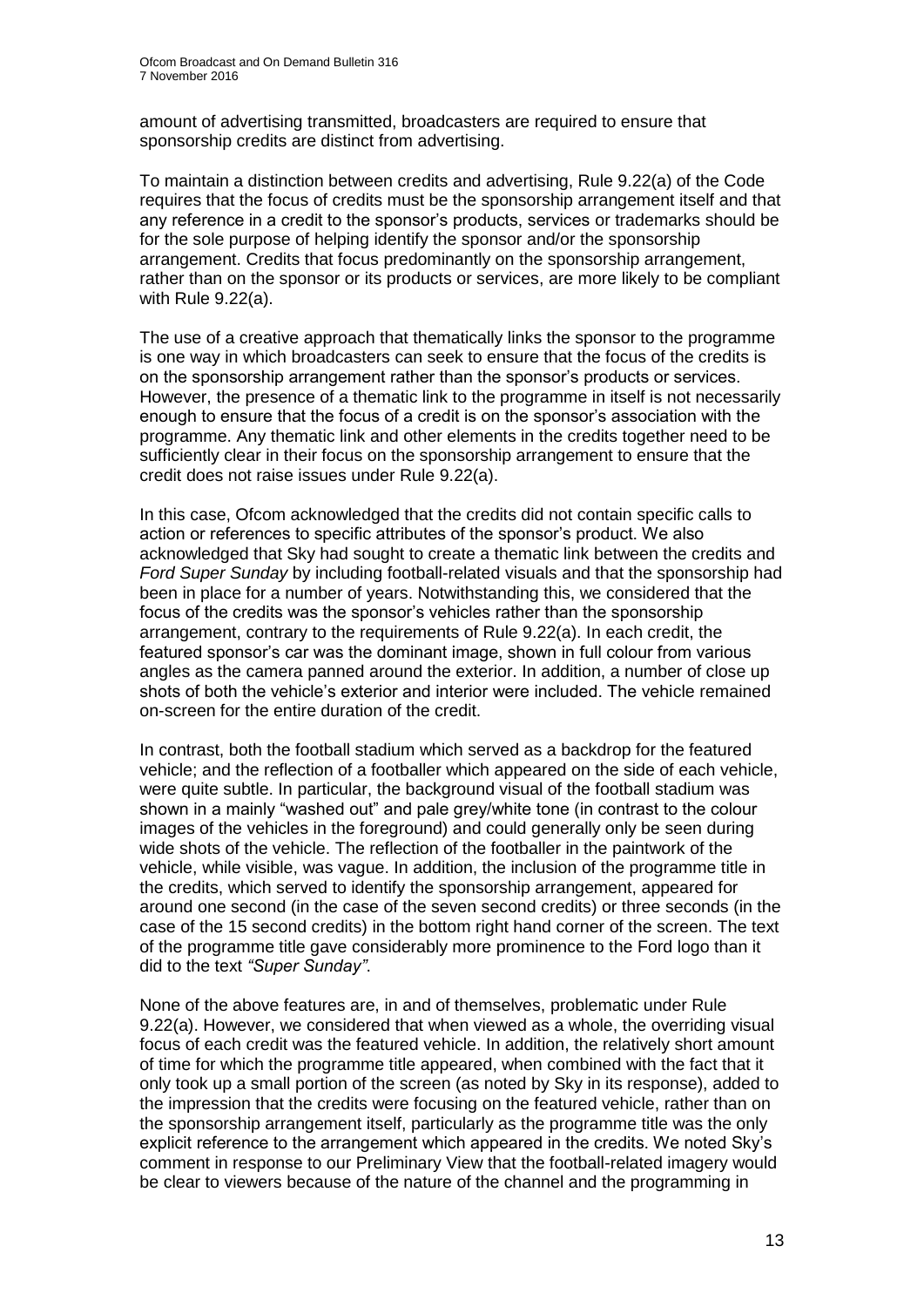question. However, as stated above, the purpose of Rule 9.22(a) is to require a distinction between sponsorship credits and advertising: this distinction is the basis for excluding sponsorship credits when calculating the amount of airtime a broadcaster has used for advertising. Furthermore, advertising is not determined as such solely by its inclusion of calls to action and/or advertising messages.

Ofcom recognises that when judging whether the various components of a sponsorship credit amount to the credit being sufficiently distinct from advertising, fine editorial judgements are often required. As noted above, we acknowledged that Sky had sought to include a thematic link in the credits to the sponsored programme. However, we concluded that the relative prominence of the vehicle footage, when compared to the football-related imagery and the sponsorship message, had the effect of placing the focus of the credit on the sponsor's product rather than on the sponsorship arrangement. This was compounded by the duration of the credits (between seven and 15 seconds), the brevity of the sponsorship message (between one and three seconds) and the emphasis placed on the Ford logo that featured as part of the programme title. We therefore judged that the material was not distinct from advertising.

However, in view of Sky's statement that it had no plans to repeat the credits and that more emphasis would be placed on the identification of the programme sponsor in future, we considered the matter resolved.

#### **Resolved**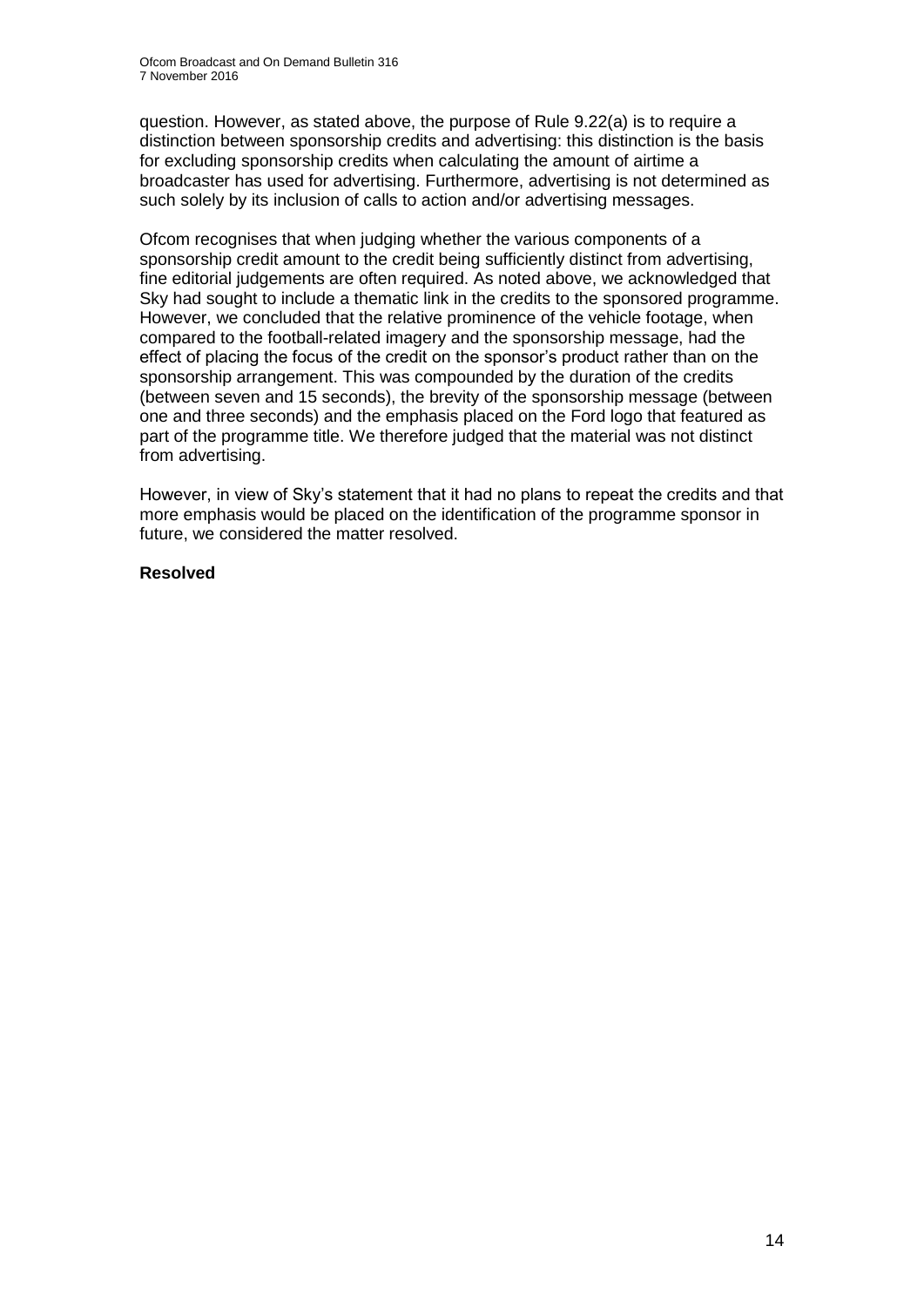# **Broadcast Licence Conditions cases**

### **In Breach**

### **Provision of licensed service**

*Oak FM (Hinckley & south west Leicestershire) and Oak FM (Loughborough), 28 July 2016 to present* 

#### **Introduction**

Oak FM (Hinckley and Nuneaton) Ltd and Oak FM Ltd ("the Licensees" or "Oak FM") hold local FM commercial radio licences for Hinckley and south west Leicestershire and Loughborough, respectively.

In early August 2016, it came to Ofcom's attention that neither of the Oak FM licences were broadcasting their usual programme services in accordance with their published Formats<sup>1</sup>. Instead, the regular output had been replaced by continuous music with no editorial content. The Licensees explained that, owing to financial problems, Oak FM had ceased broadcasting and the licence-holding companies were both going into Administration.

Ofcom considered that this raised issues warranting investigation under Conditions 2(1) and 2(4) in Part 2 of the Schedule to the licences. These state, respectively:

- "The Licensee shall provide the Licensed Service specified in the Annex for the licence period and shall secure that the Licensed Service serves so much of the licensed area as is for the time being reasonably practicable".
- "The Licensee shall ensure that the Licensed Service accords with the proposals set out in the Annex so as to maintain the character of the Licensed Service throughout the licence period".

We therefore asked the proposed Administrator acting for the Licensees for its formal comments on Oak FM's compliance, since 28 July 2016, with Conditions 2(1) and 2(4) in Part 2 of the Schedule to the licences.

#### **Response**

The proposed Administrator confirmed that Oak FM had ceased live broadcasting due to financial difficulties, and that it wished to seek our consent to transfer the licences if a buyer could be found for them.

#### **Decision**

1

Provision by a licensee of its licensed service on the frequency assigned to it is the fundamental purpose for which a commercial radio licence is granted. Ofcom has a

 $1$  Under the Communications Act 2003, Ofcom has a statutory duty to ensure "a wide range of television and radio services which (taken as a whole) are both of high quality and calculated to appeal to a variety of tastes and interests." In local commercial radio, Ofcom secures this by the use of Formats. These may be varied over time, but only with Ofcom's approval. The Formats for the two Oak FM services are available at:

<http://www.ofcom.org.uk/static/radiolicensing/html/radio-stations/analogue/analogue-main.htm>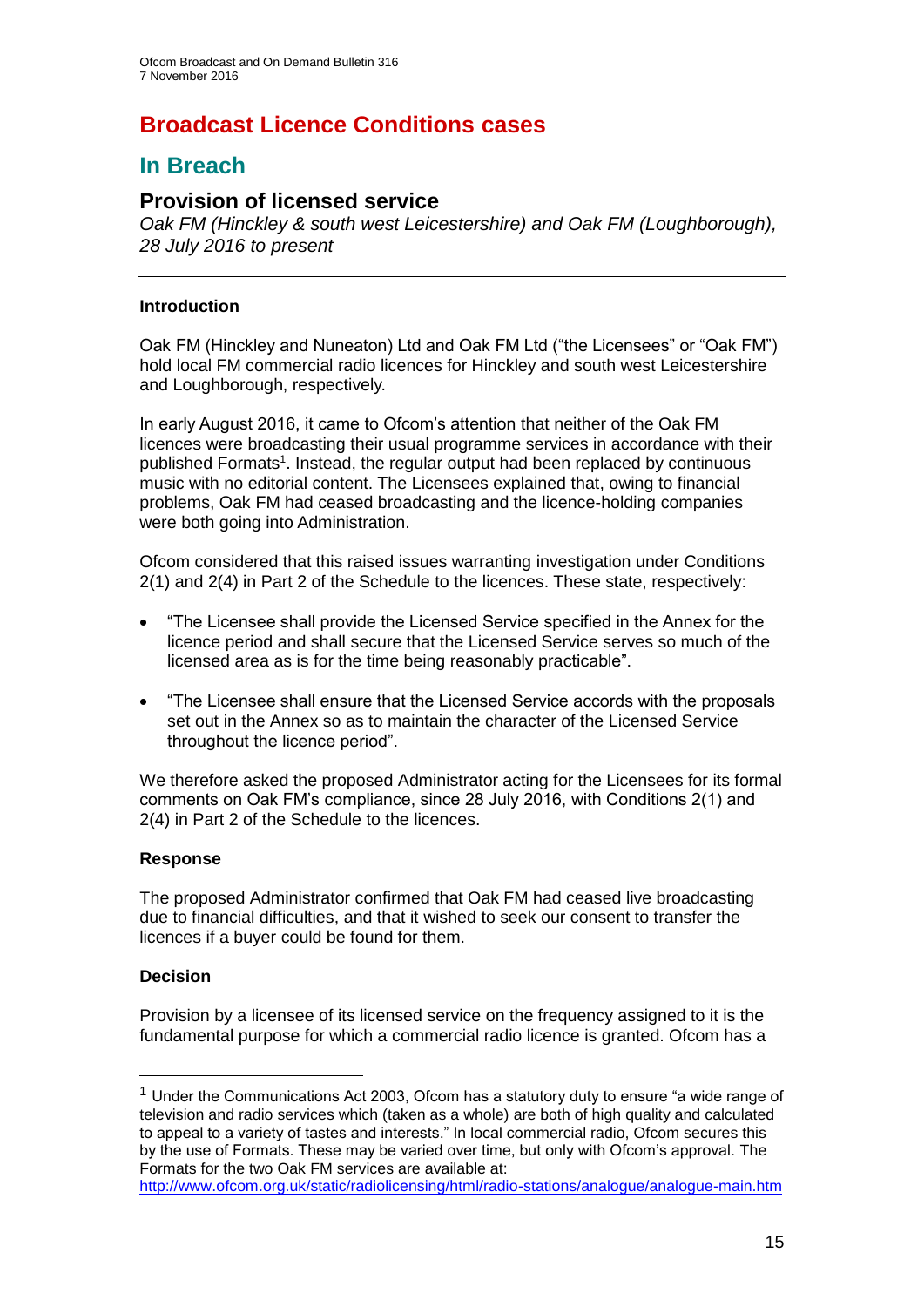range of duties in relation to radio broadcasting, including securing a range and diversity of local radio services which are calculated to appeal to a variety of tastes and interests, and the optimal use of the radio spectrum. This is reflected in the licence conditions requiring the provision of the specified licensed service. Where a service is not being provided in accordance with the licence, choice for listeners is likely to be reduced. In the case of a service being off air, the listener is clearly not served at all.

While we recognised the financial difficulties being experienced by Oak FM, it was Ofcom's view that the Licensees were in breach of their licences for failing to provide the licensed services.

These breaches are serious and, at the time of writing, ongoing. Ofcom is currently considering a licence transfer application for these licences, and would require as a condition of a transfer of the licences that a new licensee would remedy the breaches at the point of resuming broadcasting.

**Breaches of Licence Conditions 2(1) and 2(4) in Part 2 of the Schedule to the commercial radio licences held by Oak FM (Hinckley and Nuneaton) Ltd and Oak FM Ltd (licence numbers AL100842 and AL10**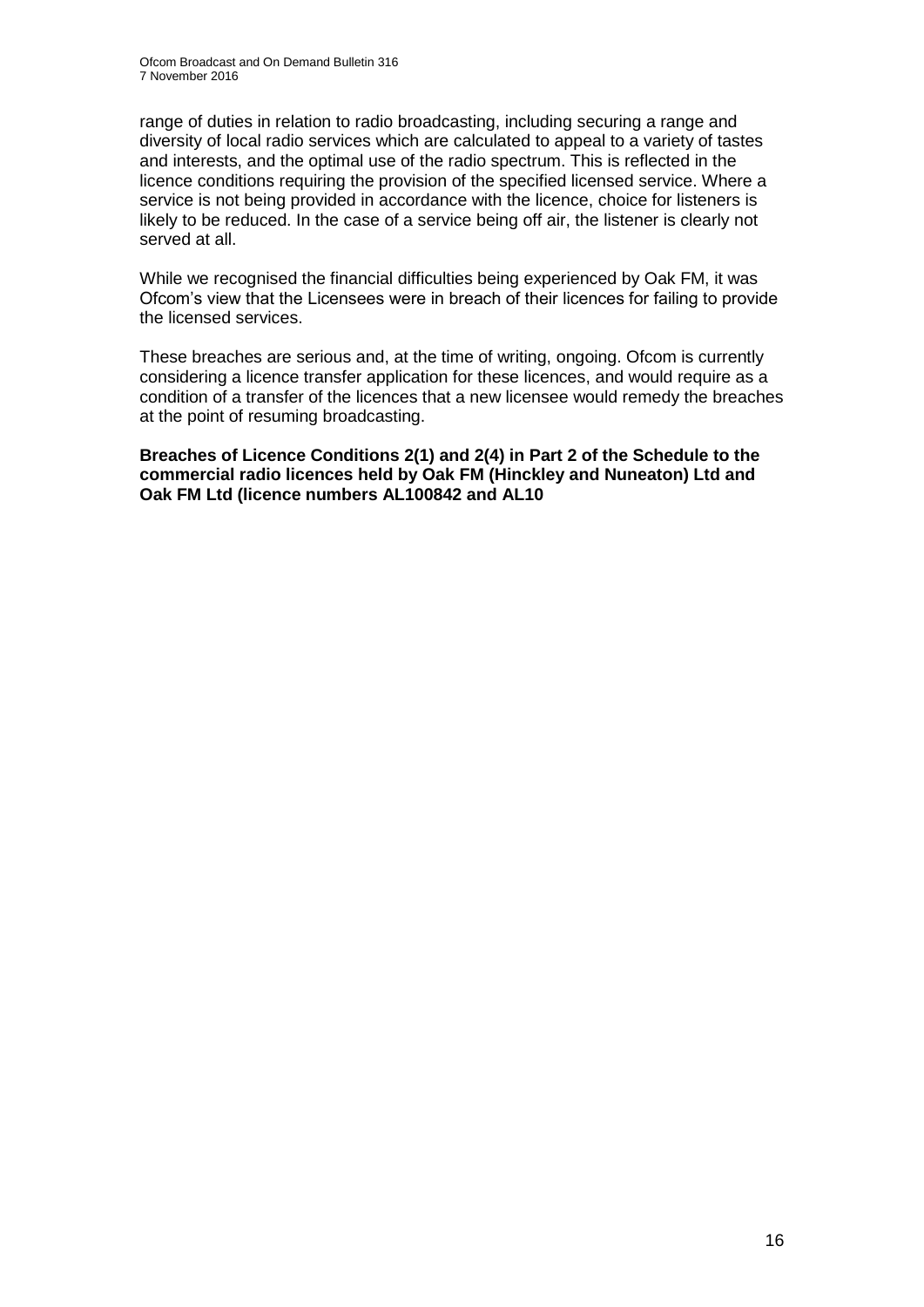# **Broadcast Licence Conditions cases**

### **Broadcasting licensees' late payment of licence fees**

Ofcom is partly funded by the broadcast licence fees it charges television and radio licensees. Ofcom has a statutory duty to ensure that the fees paid by licensees meet the cost of Ofcom's regulation of broadcasting. The approach Ofcom takes to determining licensees' fees is set out in the Statement of Charging Principles<sup>1</sup>. Detail on the fees and charges payable by licensees is set out in Ofcom's Tariff Tables<sup>2</sup>.

The payment of a licence fee is a requirement of a broadcasting licence<sup>3</sup>. Failure by a licensee to pay its licence fee when required represents a significant and fundamental breach of a broadcast licence, as it means that Ofcom may be unable properly to carry out its regulatory duties.

#### **In Breach**

The following radio licensees failed to pay their annual licence fees in accordance with the required payment date. These licensees have therefore been found **in breach** of Condition 3(2) of their broadcast licences.

The outstanding payments have now been received by Ofcom. Ofcom will not be taking any further regulatory action in these cases.

| <b>Licensee Name</b>                       | <b>Service Name</b>   | <b>Licence Number</b> |
|--------------------------------------------|-----------------------|-----------------------|
| 90 Media Group Limited                     | Radyo Play FM         | RLCS000101BA          |
| Big City Radio CIC                         | <b>Big City Radio</b> | CR000038BA            |
| <b>Crescent Community Radio</b><br>Limited | <b>Crescent Radio</b> | CR000026BA            |
| Hayes FM - Film & Media                    | Hayes FM              | CR000073BA            |
| <b>Radio Scilly Limited</b>                | Radio Scilly          | CR000030BA            |
| Salford Community Radio Limited            | Salford City Radio    | CR000035BA            |

**Breaches of Licence Condition 3(2) in Part 2 of the Schedule of the relevant licences**

<sup>1</sup> <sup>1</sup> [https://www.ofcom.org.uk/\\_\\_data/assets/pdf\\_file/0019/51058/charging\\_principles.pdf](https://www.ofcom.org.uk/__data/assets/pdf_file/0019/51058/charging_principles.pdf)

<sup>2</sup> https://www.ofcom.org.uk/\_\_data/assets/pdf\_file/0034/57976/tariff-tables-2016-17.pdf

<sup>&</sup>lt;sup>3</sup> As set out in Licence Condition 3 for radio licensees and Licence Condition 4 for television licensees.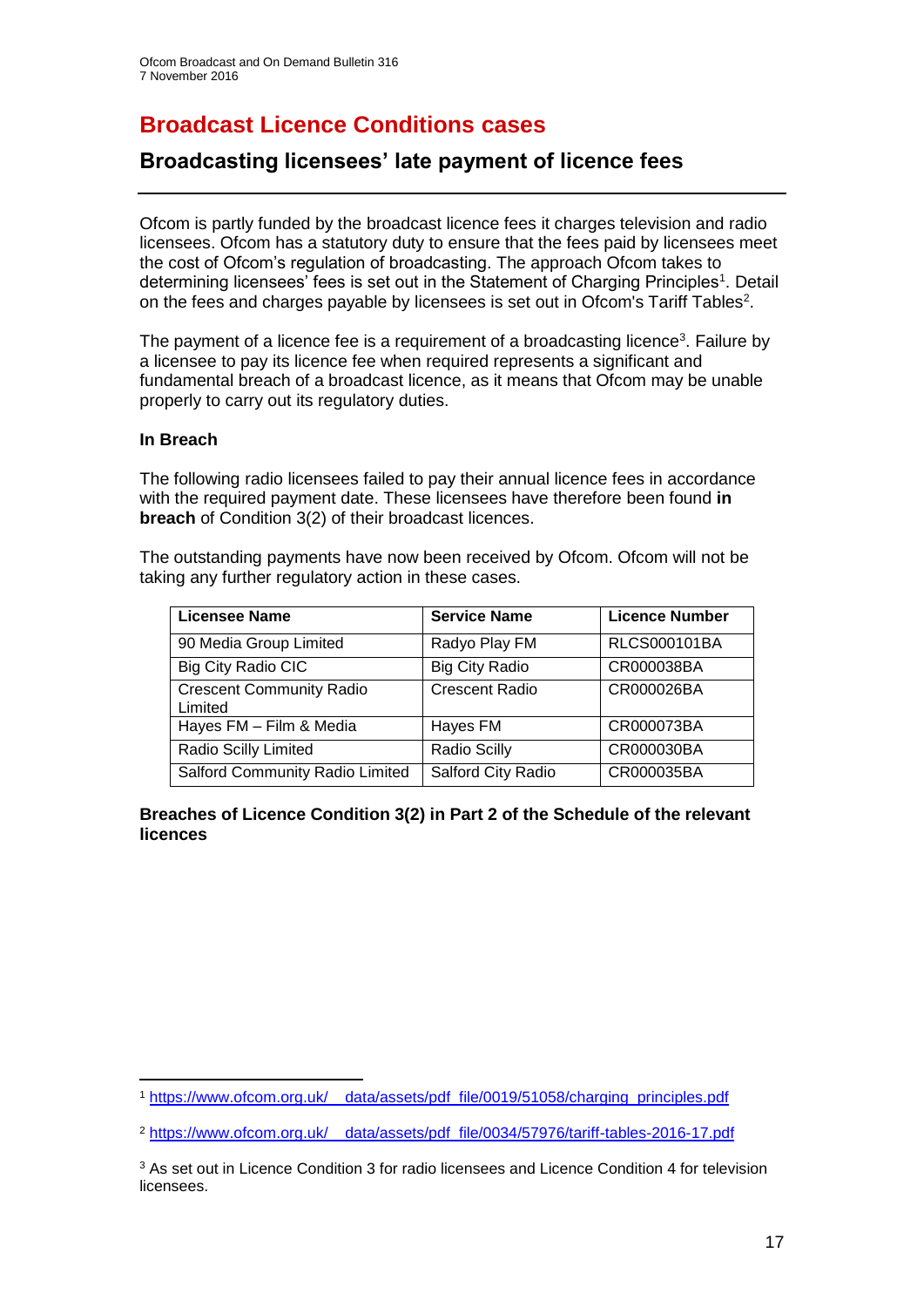### **Broadcast Fairness and Privacy cases**

### **Upheld**

### **Complaint made by Mr Sakib Berjees on behalf of Mr Chaudhary Berjees**

*Kab Tak, ARY News, 26 January 2016*

#### **Summary**

Ofcom has upheld this complaint of unjust or unfair treatment in the programme as broadcast made by Mr Sakib Berjees on behalf of his father, Mr Chaudhury Berjees.

The programme featured a discussion about alleged corruption amongst government appointed land agents who keep registers of land (or "Patwaris") in the Nankana district of Lahore in Pakistan and their links to government ministers from the Pakistan Muslim League - Nawaz Party ("the PMLN"). During the discussion, the programme's reporter made a number of comments about Mr Berjees.

Ofcom found that:

- The broadcaster did not take reasonable care to satisfy itself that material facts were not presented or omitted in a way that resulted in unfairness to Mr Chaudhary Berjees.
- Given the significant allegations made about Mr Chaudhary Berjees in the programme, the broadcaster was required to offer him an appropriate and timely opportunity to respond to them. Its failure to do so resulted in unfairness to him.

#### **Programme summary**

On 26 January 2016, ARY News broadcast an edition of its current affairs programme *Kab Tak* which was presented by Ms Irum Nawaz. Ms Nawaz and the programme's reporter, Mr Asad Kharal, discussed the topic of corruption amongst land agents in the Nankana district. The reporter alleged that government ministers from the PMLN were in league with corrupt land agents and condoned their corruption. He said that the land agents received large financial rewards as a result of their corruption. He named various people from the Nankana district whom he indicated were either corrupt land agents; middle men who forced the land agents to give them a cut of their illicit gains; or ministers on whose behalf these middle men were working. He also said that the members of the PMLN in this district whom he had named had received pay-offs from the land agents in return for protection.

During this discussion, the reporter said that a man called *"Ashraf Bhatti"*, whom he described as *"like a jeweller of* [the] *revenue department"*, had *"been appointed by Minister Barjees Tahir* [i.e. Mr Chaudhury Berjees]*".* The reporter also said *"He* [Mr Bhatti] *is known as a mama* [i.e. a person who extorts money on behalf of others] *who goes to police stations and Patwaris and collects monthly amounts from them. We were told by people that money up to 500,000 rupees is collected by him"*. The reporter added that Mr Bhatti was facing an audit investigation regarding a sum of 500 million rupees and that he had been *"dismissed and later reinstated by the High Court"*.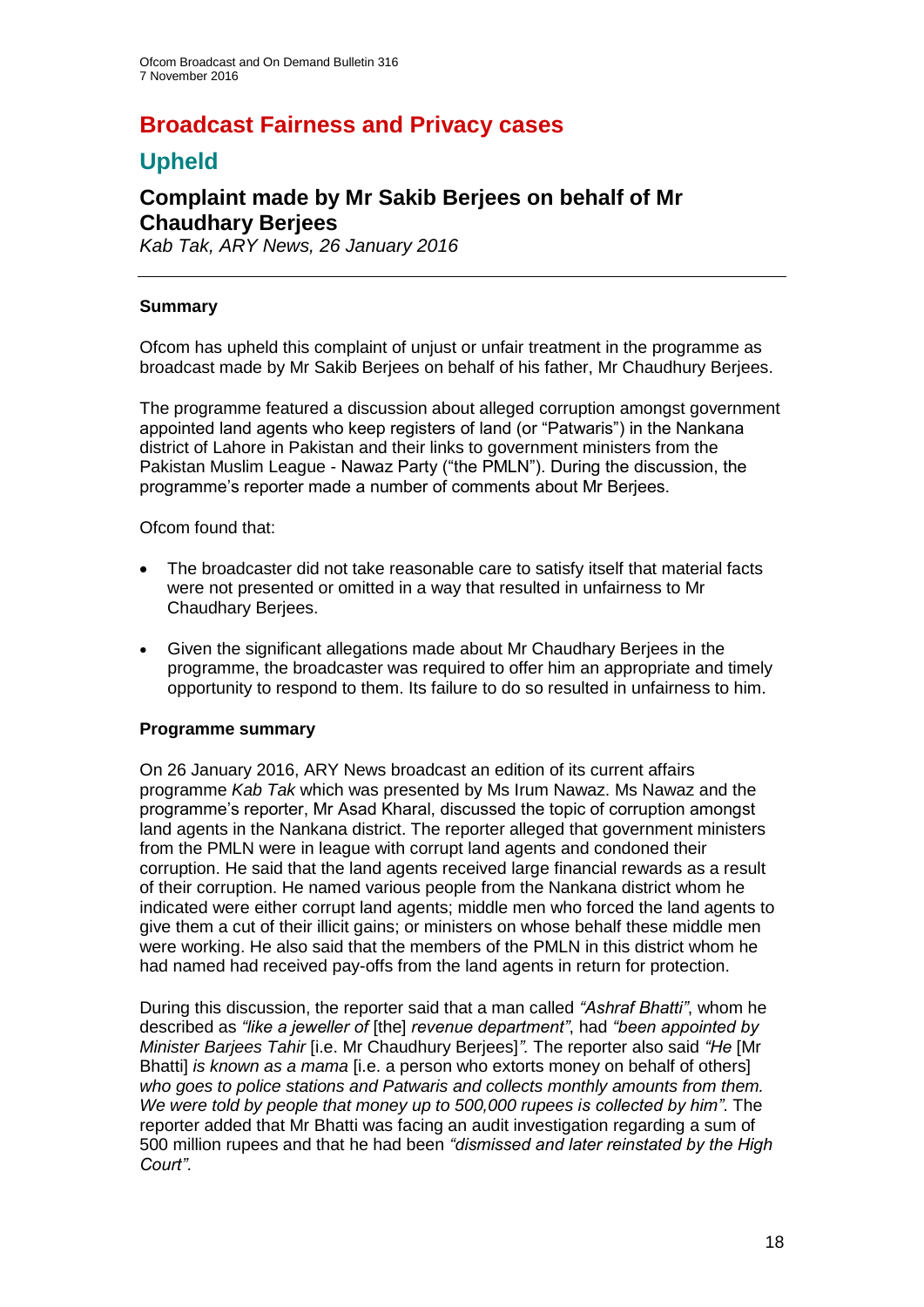The reporter then said:

*"Barjees Tahir has hired a person named Mama* [i.e. Mr Bhatti]*"* and that *"he* [Mr Bhatti] *is responsible for recoveries from police stations, Patwaris and their transfers and postings, dealing with parties going to police stations and to manage the expenses of home. Similarly, as I told you, the expenses of members of parliament and ministers, like home and constituency expenditures* [and] *other day-to-day chores - like arranging transport for guests, are managed this way"*.

He also said that the reason the land agents were each given five or six geographical areas in which to operate by ministerial officials was to maintain the payments made to the ministers.

Several on-screen captions that summarised some of the claims which the reporter was making appeared at the bottom of the screen during this section of the programme. The first part of one these captions read: *"Ashraf Bhatti an expert for Barjees Tahir* [Mr Chaudhary Berjees]*…".* The captions that followed this one concerned unrelated stories.

There were no further specific references in the programme to Mr Chaudhary Berjees. However, the presenter and reporter continued to discuss the alleged corruption of the land agents and ministers.

For example, in one exchange about the relationship between the land agents and the PMLN ministers, the reporter said:

*"Look, I want to say that if a person gives money to another, definitely, he hires him. If members of parliament and ministers take money from Patwaris, then who is in charge; they or the Patwaris?"*

The reporter later stated that when land agents are dismissed, suspended or transferred following a complaint, it was the *ministers* who were more concerned than the land agents because *"their incomes will stop".* 

At the end of the programme, the reporter stated that the programme had *"put all the facts before the public"* and questioned why the relevant authorities were not taking action; and, the presenter suggested that the Chief Minister of the Punjab should address the concerns raised in the programme.

#### **Summary of the complaint and the broadcaster's response**

Mr Sakib Berjees complained that his father, Mr Chaudhary Berjees, was treated unjustly or unfairly in the programme as broadcast because the programme alleged falsely that Mr Berjees was "taking illegal money from land registry officers" and that he was not given an appropriate and timely opportunity to respond to this allegation.

ARY News responded that the programme makers had evidence for the claims made in the programme; notably "a government letter regarding the appointment of Patwaris… [and] recovered agricultural income tax documents relating to the Nankana district which is part of Mr Berjees' constituency". The broadcaster said that these documents showed the amounts which had been paid to the Patwaris and that this was "evidence of the corruption" by the land agents.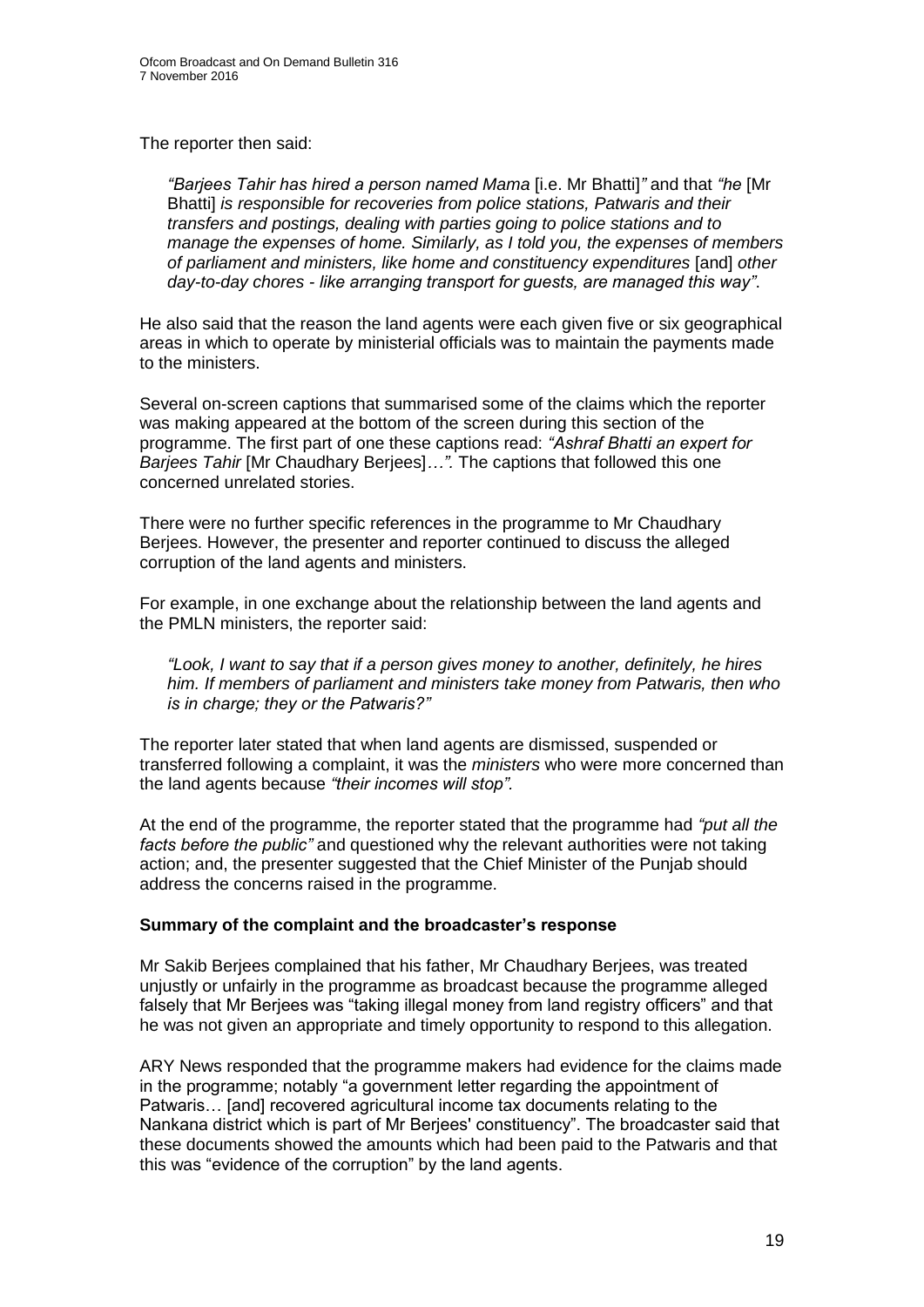The broadcaster said that the background to this report was the publiclyacknowledged problem of corruption in public office in Pakistan and that the programme had acted in the public interest by attempting to reveal the scale of it. ARY News said that the activities which the programme revealed took place within Mr Berjees' constituency. It accepted that Mr Berjees "was criticised by association for allowing these practices to continue", however, it said that he had chosen not to pursue a case against the corruption in his constituency through either the courts or the appropriate regulatory authority. The broadcaster also argued that in making this complaint to Ofcom the complainant had sought to undermine its freedom of expression.

ARY News said that that the programme makers had researched the story; that the references to Mr Berjees amounted to a few minutes of the programme; and that, in its view, the comments were not unfair to him. It also said that, although it was difficult to secure interviews with public figures - especially politicians, the programme had invited Mr Berjees, and other ministers from different constituencies in the Nankana district, to challenge the statements made in the programme.

#### **Ofcom's Preliminary View**

Ofcom prepared a Preliminary View that Mr Berjees' complaint should be upheld. Both parties were given the opportunity to make representations on the Preliminary View, however, neither chose to do so.

#### **Decision**

Ofcom's statutory duties include the application, in the case of all television and radio services, of standards which provide adequate protection to members of the public and all other persons from unjust or unfair treatment and unwarranted infringement of privacy in, or in connection with the obtaining of material included in, programmes in such services.

In carrying out its duties, Ofcom has regard to the need to secure that the application of these standards is in the manner that best guarantees an appropriate level of freedom of expression. Ofcom is also obliged to have regard, in all cases, to the principles under which regulatory activities should be transparent, accountable, proportionate and consistent and targeted only at cases in which action is needed.

In reaching its Decision, Ofcom carefully considered all the relevant material provided by both parties. This included a recording of the programme as broadcast and translated transcript of it and both parties' written submissions and supporting documentation.

When considering complaints of unjust or unfair treatment, Ofcom has regard to whether the broadcaster's actions ensured that the programme as broadcast avoided unjust or unfair treatment of individuals and organisations, as set out in Rule 7.1 of Ofcom's Broadcasting Code ("the Code").

In assessing whether Mr Chaudhary Berjees had been treated unjustly or unfairly, we had particular regard to Practice 7.9 of the Code which states that, before broadcasting a factual programme, broadcasters should take reasonable care to satisfy themselves that material facts have not been presented, disregarded or omitted in a way that is unfair to the individual or organisation. We also had regard to Practice 7.11 which states that if a programme alleges wrongdoing or incompetence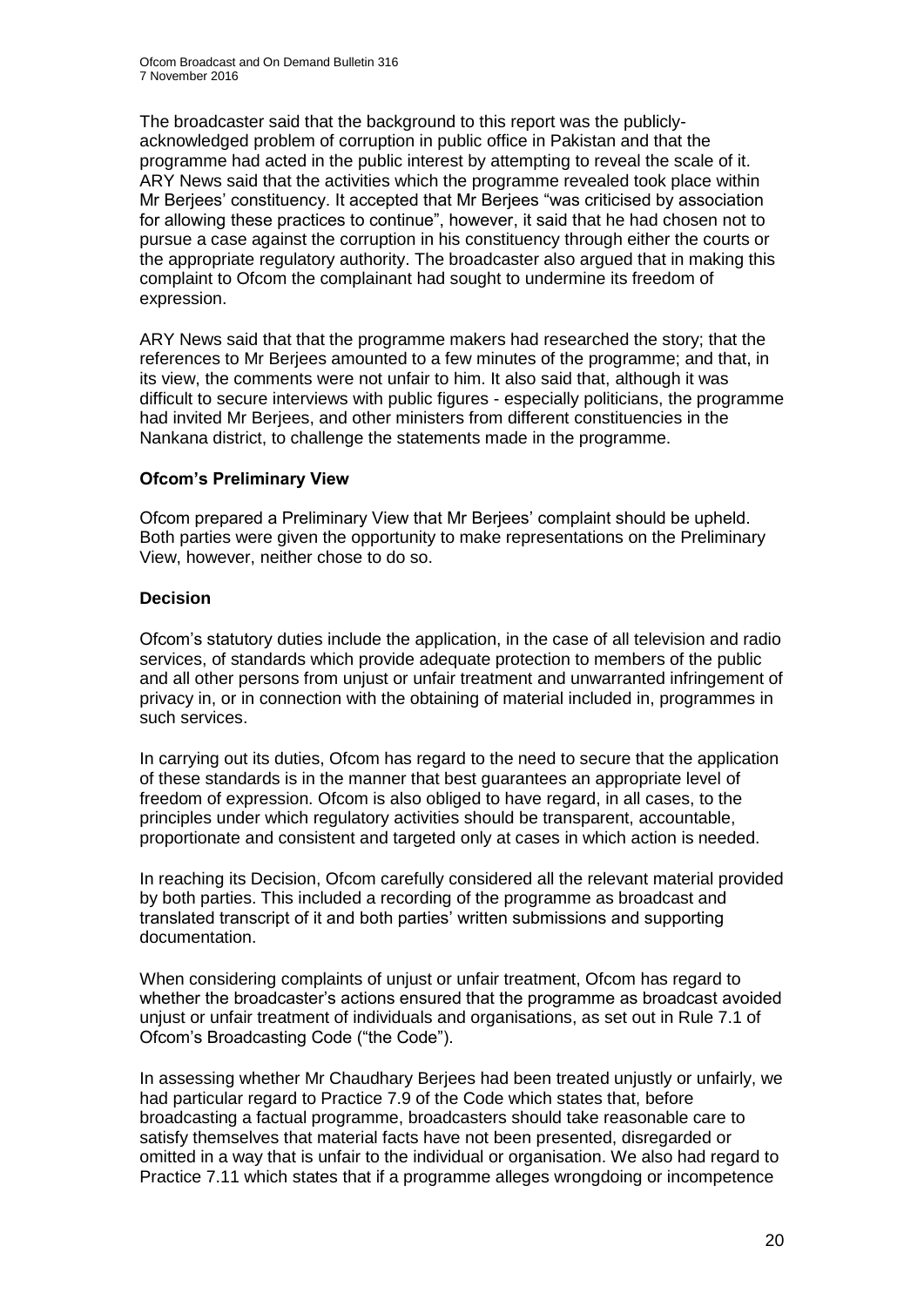or makes other significant allegations, those concerned should normally be given an appropriate and timely opportunity to respond.

Ofcom assessed the seriousness of the claims made in the programme about Mr Chaudhary Berjees and whether they had the potential to materially and adversely affect viewers' opinions of him in a way that was unfair.

Having carefully watched the programme and examined the translated transcript of it, we noted, in particular, the comments made by the reporter about Mr Bhatti and his alleged association to Mr Chaudhary Berjees (see the "Programme Summary" section above), we considered that these comments were likely to have been understood by viewers to indicate that Mr Chaudhary Berjees had appointed Mr Bhatti to collect money sourced through, it was alleged, the corruption practiced by land agents and police officials in his constituency. We also considered that this understanding was particularly likely given the context of the programme's wider focus on claims made about PLMN ministers from the Nankana district and alleged corrupt practices. Given these factors, Ofcom considered that these comments amounted to a serious allegation of wrongdoing against Mr Chaudhary Berjees and that, as such, they raised the potential for significant unfairness to him.

Ofcom then considered whether the inclusion of the comments made by the reporter about Mr Chaudhary Berjees in the programme as broadcast resulted in unfairness to him. Ofcom acknowledged the broadcasters right to freedom of expression and that it must be able to broadcast programmes on matters of interest to viewers freely, including the ability to express views and critical opinions without undue constraint. However, this freedom comes with responsibility and an obligation on broadcasters to comply with the Code and to avoid unjust or unfair treatment of individuals and organisations in programmes.

We recognised that the relevant section of the programme was a news story broadcast live and that, with such broadcasts, broadcasters need to take particular care. Given the nature of this type of programming, contributors and presenters can sometimes make comments which have the potential to cause unfairness to an individual or organisation. We also recognised that, for live broadcasts, it is not always possible for the broadcaster to obtain responses from others prior to or during the broadcast. However, in such circumstances, Ofcom considers that when including material that could amount to a significant allegation, broadcasters must take reasonable care to ensure that the broadcast material is consistent with the requirements of the Code and that it does not mislead viewers or portray individuals or organisations in a way that is unfair. This may involve ensuring that any allegations made during the programme are properly tested or challenged, for example, by pointing out any contradictory argument or evidence, or by representing the viewpoint of the person or organisation that is the subject of the allegation.

Given this, Ofcom assessed what steps, if any, the broadcaster took to satisfy itself that material facts were not presented, disregarded or omitted in a way that was unfair to Mr Chaudhary Berjees. While we noted that the broadcaster stated in its response that it had researched the story and had documents that allegedly showed amounts paid to the land agents, on examination, none of this material contained anything relating to Mr Chaudhary Berjees specifically. We considered that that neither the presenter nor the reporter made any attempt to place the claims made in the programme about the alleged corruption involving PLMN ministers – including those concerning Mr Chaudhary Berjees – in context: by explaining, for instance, the sources on which they based their claims or that the claims they made were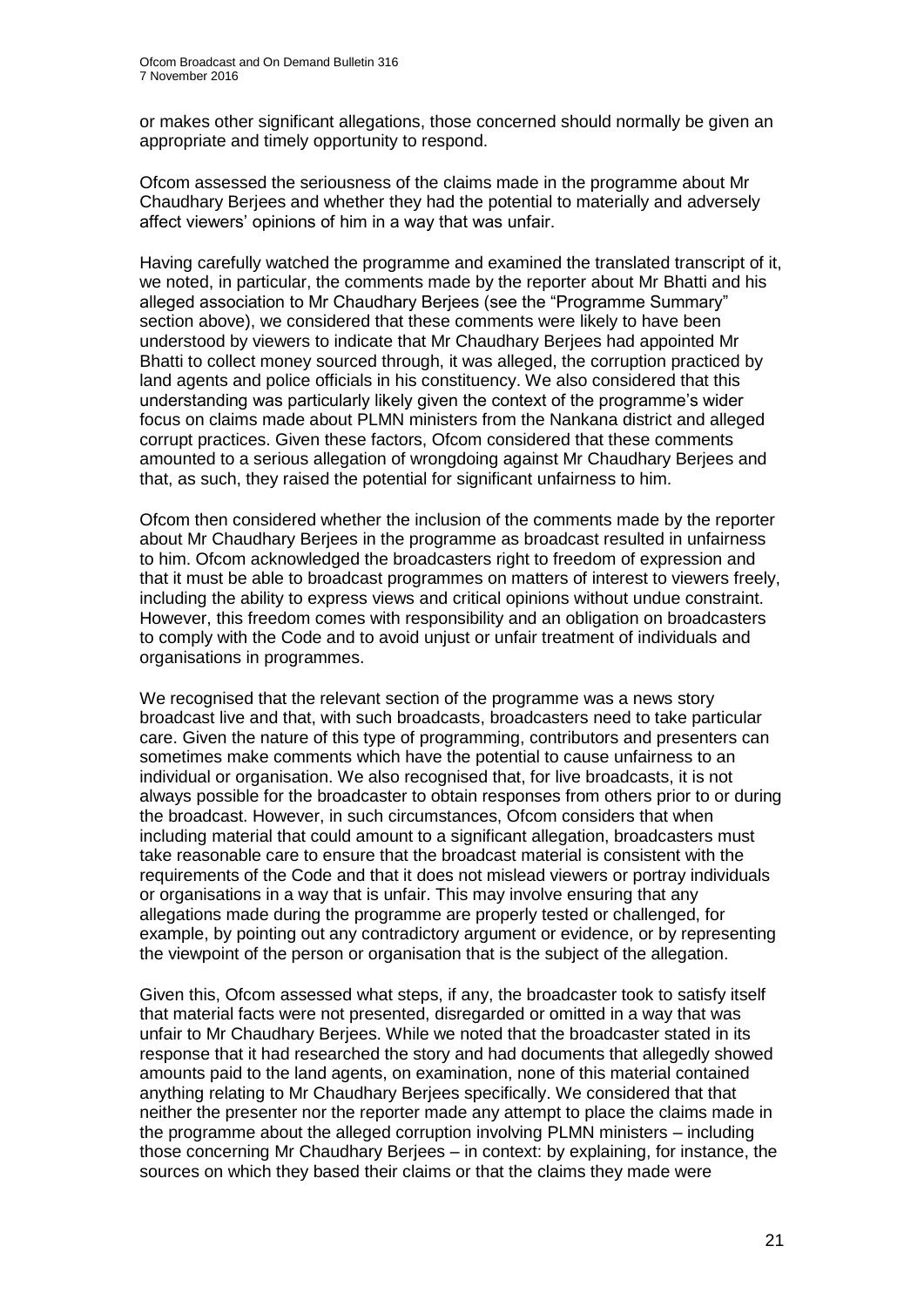allegations rather than proven facts; by noting that they were expressing their own opinions; or, by representing a counter-balancing viewpoint. We noted too that all the claims which the reporter made (including those relating to Mr Chaudhary Berjees) were presented as statements of fact as opposed to allegations that needed to be investigated. This was made particularly clear when the reporter said towards the end of the programme that the programme had *"put all the facts before the public"*.

Further, we noted that although the broadcaster claimed in its response to the complaint that the programme makers had invited Mr Chaudhary Berjees to challenge the statements made about him, it had provided no evidence to show that such an invitation was made to him. We noted too that no reference was made in the programme indicating that Mr Chaudhary Berjees had been invited to comment on the allegations. Nor did the broadcaster show that it had made any attempt to contact Mr Chaudhary Berjees before, during or immediately after the broadcast to seek his comments on the allegations made against him in the programme.

Given the above factors, and, in particular, the fact that nowhere in the programme was anything said to balance or place into context the comments made by the reporter about Mr Chaudhary Berjees, we considered that the comments amounted to significant allegations which had the potential to materially and adversely affect viewers' opinions of him and which were presented in the programme in a way that was unfair.

Taking all of the above into account, Ofcom considered therefore that, in the particular circumstances of this case, the broadcaster did not take reasonable care to satisfy itself that material facts had not been presented, disregarded or omitted in the programme in a way that was unfair to Mr Chaudhary Berjees; and, it had failed to provide him with an appropriate and timely opportunity to respond to the significant allegations made about him. For these reasons, Ofcom found that Mr Chaudhary Berjees was treated unfairly in the programme as broadcast.

**Ofcom has upheld Mr Sakib Berjees' complaint, made on behalf of Mr Chaudhary Berjees, of unjust and unfair treatment in the programme as broadcast.**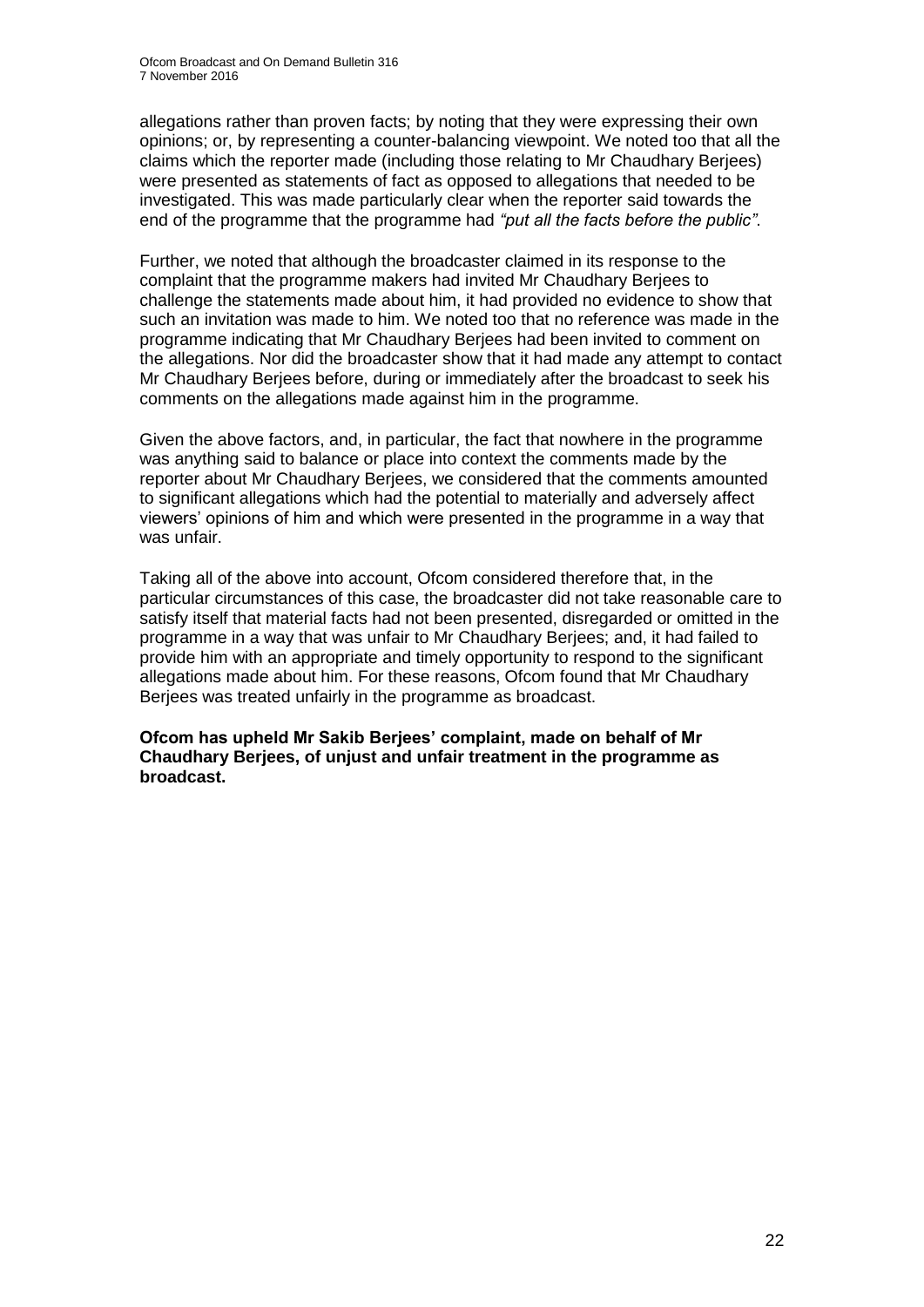# **Investigations Not in Breach**

Here are alphabetical lists of investigations that Ofcom has completed between 17 and 30 October 2016 and decided that the broadcaster or service provider did not breach Ofcom's codes, rules, licence conditions or other regulatory requirements.

#### **Investigations conducted under the Procedures for investigating breaches of content standards for television and radio**

| <b>Programme</b> |           | <b>Broadcaster   Transmission   Categories</b><br>date |                    |
|------------------|-----------|--------------------------------------------------------|--------------------|
| Qu'ran           | Safeer TV | 14/08/2016                                             | Crime and disorder |

For more information about how Ofcom conducts investigations about content standards on television and radio programmes, go to: [https://www.ofcom.org.uk/\\_\\_data/assets/pdf\\_file/0020/55109/breaches-content](https://www.ofcom.org.uk/__data/assets/pdf_file/0020/55109/breaches-content-standards.pdf)[standards.pdf](https://www.ofcom.org.uk/__data/assets/pdf_file/0020/55109/breaches-content-standards.pdf)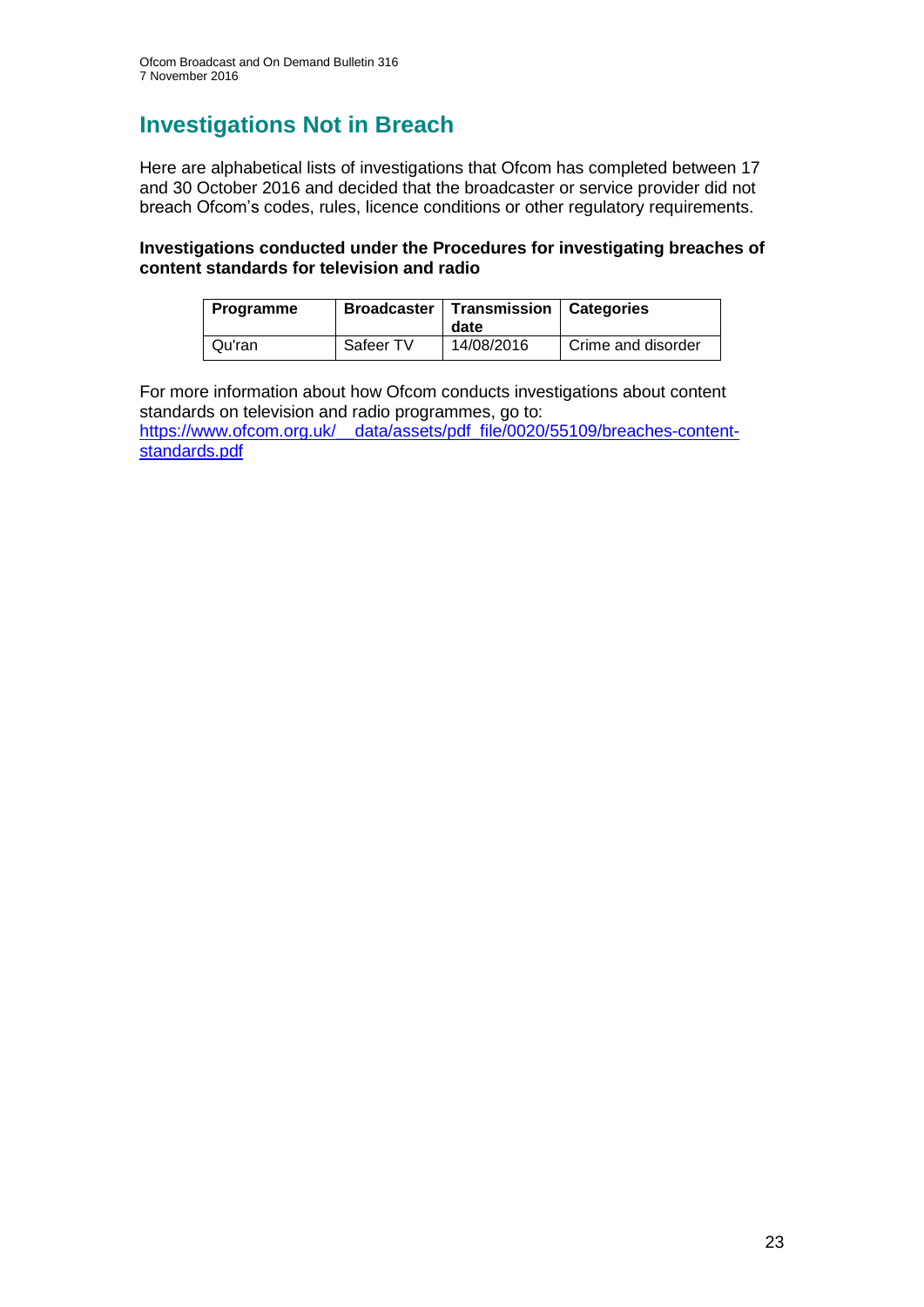# **Complaints assessed, not investigated**

Here are alphabetical lists of complaints that, after careful assessment, Ofcom has decided not to pursue between 17 and 30 October 2016 because they did not raise issues warranting investigation.

#### **Complaints assessed under the Procedures for investigating breaches of content standards for television and radio**

For more information about how Ofcom assesses complaints about content standards on television and radio programmes, go to: [https://www.ofcom.org.uk/\\_\\_data/assets/pdf\\_file/0020/55109/breaches-content](https://www.ofcom.org.uk/__data/assets/pdf_file/0020/55109/breaches-content-standards.pdf)[standards.pdf](https://www.ofcom.org.uk/__data/assets/pdf_file/0020/55109/breaches-content-standards.pdf)

| Programme                                    | <b>Broadcaster</b>         | <b>Transmission Date</b> | <b>Categories</b>                           | <b>Number of</b><br>complaints |
|----------------------------------------------|----------------------------|--------------------------|---------------------------------------------|--------------------------------|
| Celebrity Island with<br><b>Bear Grylls</b>  | 4Seven                     | 14/10/2016               | Animal welfare                              | 1                              |
| Lip Sync Battle<br>(trailer)                 | 5 Star                     | 07/10/2016               | Sexual material                             | $\overline{1}$                 |
| <b>BBC News</b>                              | BBC <sub>1</sub>           | 08/10/2016               | Other                                       | $\overline{1}$                 |
| <b>Breakfast</b>                             | BBC <sub>1</sub>           | 13/10/2016               | Generally accepted<br>standards             | $\overline{1}$                 |
| Countryfile                                  | BBC <sub>1</sub>           | 23/10/2016               | Generally accepted<br>standards             | $\mathbf{1}$                   |
| EastEnders                                   | BBC <sub>1</sub>           | 18/10/2016               | Materially misleading                       | $\mathbf{1}$                   |
| <b>Holby City</b>                            | BBC <sub>1</sub>           | 27/09/2016               | Generally accepted<br>standards             | 5                              |
| <b>Holby City</b>                            | BBC <sub>1</sub>           | 27/09/2016               | <b>Disability</b><br>discrimination/offence | $\mathbf 1$                    |
| Panorama -<br>Diabetes: The<br>Hidden Killer | BBC <sub>1</sub>           | 03/10/2016               | Materially misleading                       | $\mathbf{1}$                   |
| <b>Strictly Come</b><br>Dancing              | BBC <sub>1</sub>           | 22/10/2016               | Voting                                      | $\mathbf{1}$                   |
| The Graham Norton<br>Show                    | BBC <sub>1</sub>           | 30/09/2016               | Sexual material                             | $\overline{3}$                 |
| A World Without<br>Down's Syndrome           | BBC <sub>2</sub>           | 05/10/2016               | Materially misleading                       | $\mathbf{1}$                   |
| <b>Antiques Roadshow</b>                     | BBC <sub>2</sub>           | 02/10/2016               | Generally accepted<br>standards             | 1                              |
| <b>Daily Politics</b>                        | BBC <sub>2</sub>           | 14/07/2016               | Race<br>discrimination/offence              | $\overline{1}$                 |
| Louis Theroux:<br>Savile                     | BBC <sub>2</sub>           | 02/10/2016               | Generally accepted<br>standards             | $\overline{1}$                 |
| <b>Mock The Week</b>                         | BBC <sub>2</sub>           | 30/09/2016               | Religious/Beliefs<br>discrimination/offence | $\overline{1}$                 |
| Victoria Derbyshire                          | BBC <sub>2</sub>           | 29/09/2016               | <b>Disability</b><br>discrimination/offence | $\overline{1}$                 |
| Who's Spending<br><b>Britain's Billions?</b> | BBC <sub>2</sub>           | 18/10/2016               | Offensive language                          | $\overline{3}$                 |
| <b>BBC News</b>                              | <b>BBC News</b><br>Channel | 08/10/2016               | Offensive language                          | $\mathbf{1}$                   |
| Nick Grimshaw                                | <b>BBC Radio 1</b>         | 13/10/2016               | Race<br>discrimination/offence              | $\mathbf{1}$                   |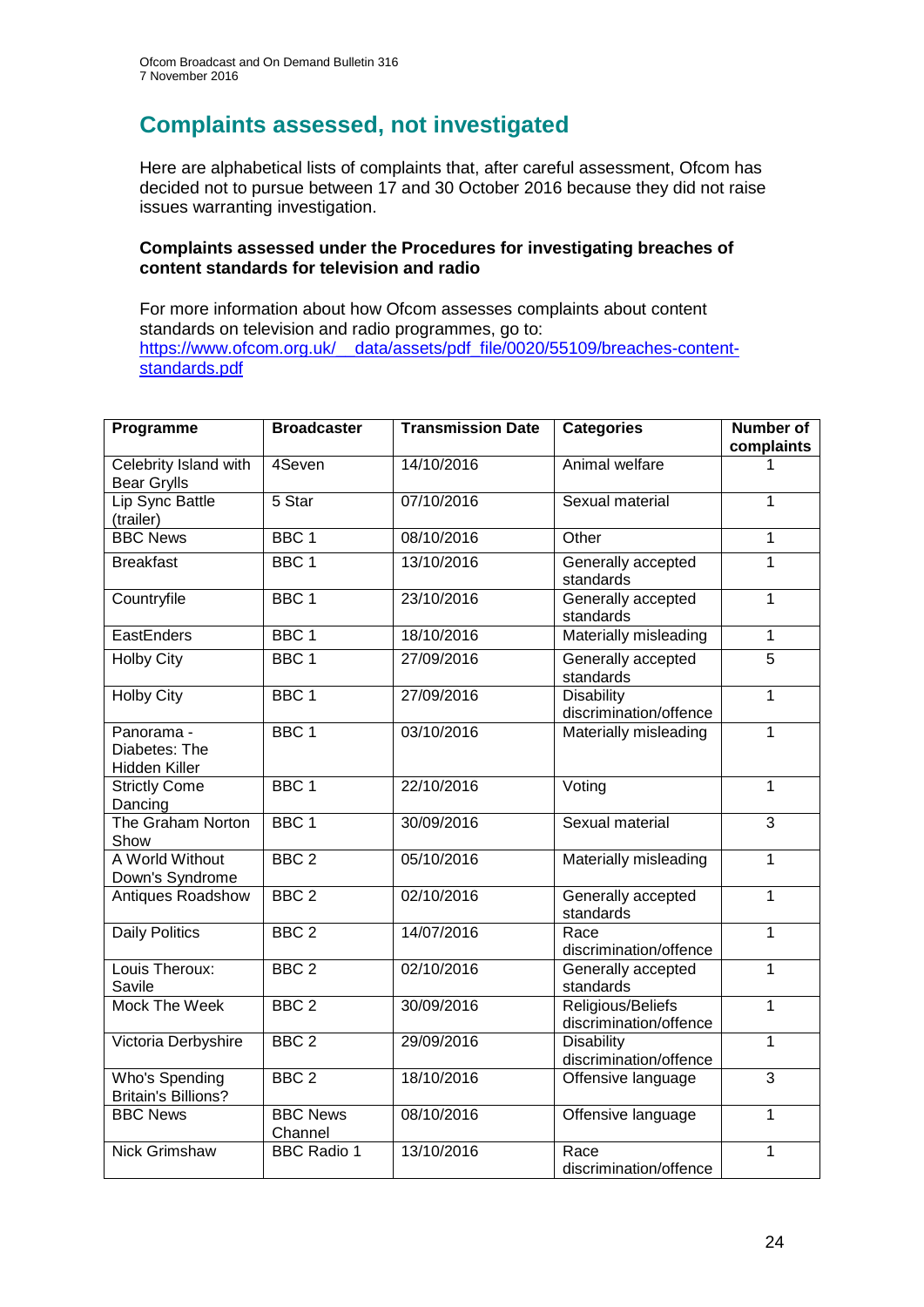| Programme                                    | <b>Broadcaster</b>         | <b>Transmission Date</b> | <b>Categories</b>                           | <b>Number of</b><br>complaints |
|----------------------------------------------|----------------------------|--------------------------|---------------------------------------------|--------------------------------|
| Jeremy Vine                                  | <b>BBC Radio 2</b>         | 28/09/2016               | Generally accepted<br>standards             |                                |
| <b>BBC News</b>                              | <b>BBC Radio 4</b>         | 19/10/2016               | Violence                                    | 1                              |
| The News Quiz                                | <b>BBC Radio 4</b>         | 08/10/2016               | Generally accepted<br>standards             | 1                              |
| The Unbelievable<br>Truth                    | <b>BBC Radio 4</b>         | 16/10/2016               | Religious/Beliefs<br>discrimination/offence | $\mathbf{1}$                   |
| Today                                        | <b>BBC Radio 4</b>         | 10/10/2016               | Race<br>discrimination/offence              | 1                              |
| Today                                        | <b>BBC Radio 4</b>         | 11/10/2016               | Generally accepted<br>standards             | $\overline{2}$                 |
| Today                                        | <b>BBC Radio 4</b>         | 12/10/2016               | Generally accepted<br>standards             | 1                              |
| <b>News</b>                                  | <b>BBC Radio</b><br>Oxford | 05/10/2016               | Generally accepted<br>standards             | 1                              |
| Scooby Doo (trailer)                         | Boomerang                  | 09/10/2016               | Scheduling                                  | 1                              |
| <b>Will Manning</b>                          | Capital FM<br>102.0        | 01/10/2016               | Offensive language                          | 1                              |
| Celebrity Island with<br><b>Bear Grylls</b>  | Channel 4                  | 09/10/2016               | Animal welfare                              | 150                            |
| Channel 4 ident                              | Channel 4                  | 20/10/2016               | Generally accepted<br>standards             | 1                              |
| Channel 4 News                               | Channel 4                  | 29/09/2016               | Drugs, smoking,<br>solvents or alcohol      | 1                              |
| Channel 4 News                               | Channel 4                  | 04/10/2016               | Generally accepted<br>standards             | $\mathbf{1}$                   |
| Channel 4 News                               | Channel 4                  | 11/10/2016               | Due impartiality/bias                       | 1                              |
| Derren Brown:<br>Miracle                     | Channel 4                  | 10/10/2016               | Religious/Beliefs<br>discrimination/offence | 1                              |
| Dispatches: Britain's<br>Wealth Gap          | Channel 4                  | 10/10/2016               | Age<br>discrimination/offence               | 1                              |
| Eukanuba's<br>sponsorship of The<br>Supervet | Channel 4                  | 26/09/2016               | Sponsorship credits                         | 1                              |
| Film 4 (trailer)                             | Channel 4                  | 22/10/2016               | Scheduling                                  | 1                              |
| Hollyoaks (trailer)                          | Channel 4                  | 20/10/2016               | Scheduling                                  | 1                              |
| <b>Married At First</b><br>Sight             | Channel 4                  | 18/10/2016               | Generally accepted<br>standards             | 3                              |
| <b>National Treasure</b>                     | Channel 4                  | 04/10/2016               | Offensive language                          | $\overline{4}$                 |
| Stand Up To Cancer                           | Channel 4                  | 21/10/2016               | Offensive language                          | 3                              |
| Stand Up To Cancer                           | Channel 4                  | 21/10/2016               | Generally accepted<br>standards             | $\overline{2}$                 |
| <b>Stand Up To Cancer</b>                    | Channel 4                  | 21/10/2016               | Gender<br>discrimination/offence            | $\mathbf{1}$                   |
| The Simpsons                                 | Channel 4                  | 25/10/2016               | Race<br>discrimination/offence              | 1                              |
| Your Face Says It<br>All                     | Channel 4                  | 25/10/2016               | Outside of remit                            | 1                              |
| Can't Pay? We'll<br>Take It Away!            | Channel 5                  | 24/10/2016               | Generally accepted<br>standards             | 1                              |
| Gangland: Murder                             | Channel 5                  | 08/09/2016               | Race<br>discrimination/offence              | $\mathbf{1}$                   |
| Mr Deeds                                     | Channel 5                  | 16/10/2016               | Offensive language                          | $\mathbf{1}$                   |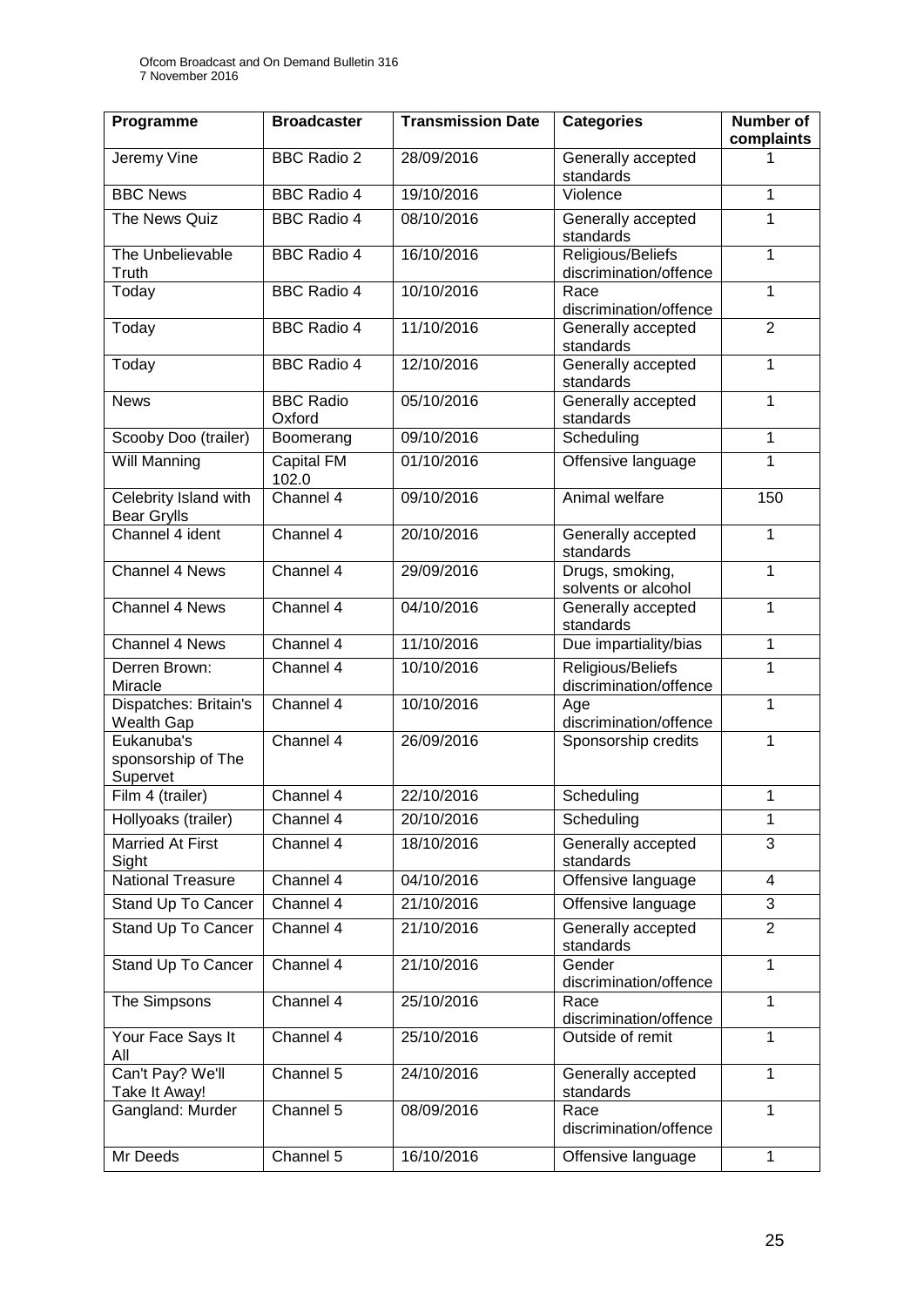| Programme                                         | <b>Broadcaster</b> | <b>Transmission Date</b> | <b>Categories</b>                                         | <b>Number of</b><br>complaints |
|---------------------------------------------------|--------------------|--------------------------|-----------------------------------------------------------|--------------------------------|
| On Benefits: The<br><b>Compensation King</b>      | Channel 5          | 13/10/2016               | Generally accepted<br>standards                           |                                |
| Police Interceptors                               | Channel 5          | 03/10/2016               | Offensive language                                        | 1                              |
| <b>Teenage Mutant</b><br>Ninja Turtles            | Channel 5          | 01/10/2016               | Offensive language                                        | 1                              |
| The Boy with No<br>Brain: Extraordinary<br>People | Channel 5          | 11/10/2016               | Materially misleading                                     | 19                             |
| The Cars That Made<br><b>Britain Great</b>        | Channel 5          | 30/09/2016               | Offensive language                                        | $\mathbf 1$                    |
| The Cars That Made<br><b>Britain Great</b>        | Channel 5          | 30/09/2016               | Offensive language                                        | 1                              |
| The Yorkshire Vet                                 | Channel 5          | 25/10/2016               | Offensive language                                        | 1                              |
| <b>News</b>                                       | Classic FM         | 07/10/2016               | Commercial<br>communications on<br>radio                  | 1                              |
| Betsafe's<br>sponsorship of<br>primetime on Dave  | Dave               | 29/09/2016               | Sponsorship                                               | 1                              |
| Betsafe's<br>sponsorship of<br>primetime on Dave  | Dave               | 13/10/2016               | Sponsorship                                               | 1                              |
| Black-ish                                         | E <sub>4</sub>     | 18/10/2016               | Race<br>discrimination/offence                            | 1                              |
| <b>Body Fixers</b>                                | E <sub>4</sub>     | 04/10/2016               | Gender<br>discrimination/offence                          | 1                              |
| <b>Body Fixers</b>                                | E <sub>4</sub>     | 04/10/2016               | Gender<br>discrimination/offence                          | 1                              |
| <b>Body Fixers</b>                                | E <sub>4</sub>     | 04/10/2016               | Gender<br>discrimination/offence                          | 1                              |
| <b>Body Fixers</b>                                | E <sub>4</sub>     | 04/10/2016               | Gender<br>discrimination/offence                          | 1                              |
| Empire                                            | E4                 | 11/10/2016               | Race<br>discrimination/offence                            | 1                              |
| Hollyoaks (trailer)                               | E <sub>4</sub>     | 26/10/2016               | Scheduling                                                | 1                              |
| Made in Chelsea                                   | E4                 | 24/10/2016               | Generally accepted<br>standards                           | 1                              |
| Channel ident                                     | Film 4             | 09/08/2016               | Flashing images/risk<br>to viewers who have<br><b>PSE</b> | 1                              |
| <b>Breakfast Show</b>                             | <b>Heart Extra</b> | 18/10/2016               | Sexual material                                           | 1                              |
| Clown                                             | Horror Channel     | 15/10/2016               | Generally accepted<br>standards                           | 1                              |
| Hobbit                                            | Horror Channel     | 26/09/2016               | Generally accepted<br>standards                           | 1                              |
| <b>Cold Feet</b>                                  | <b>ITV</b>         | 17/10/2016               | Generally accepted<br>standards                           | 1                              |
| <b>Coronation Street</b>                          | <b>ITV</b>         | 28/09/2016               | Animal welfare                                            | 1                              |
| <b>Coronation Street</b>                          | <b>ITV</b>         | 29/09/2016               | Generally accepted<br>standards                           | 1                              |
| <b>Coronation Street</b>                          | $\overline{IV}$    | 30/09/2016               | Sexual orientation<br>discrimination/offence              | 1                              |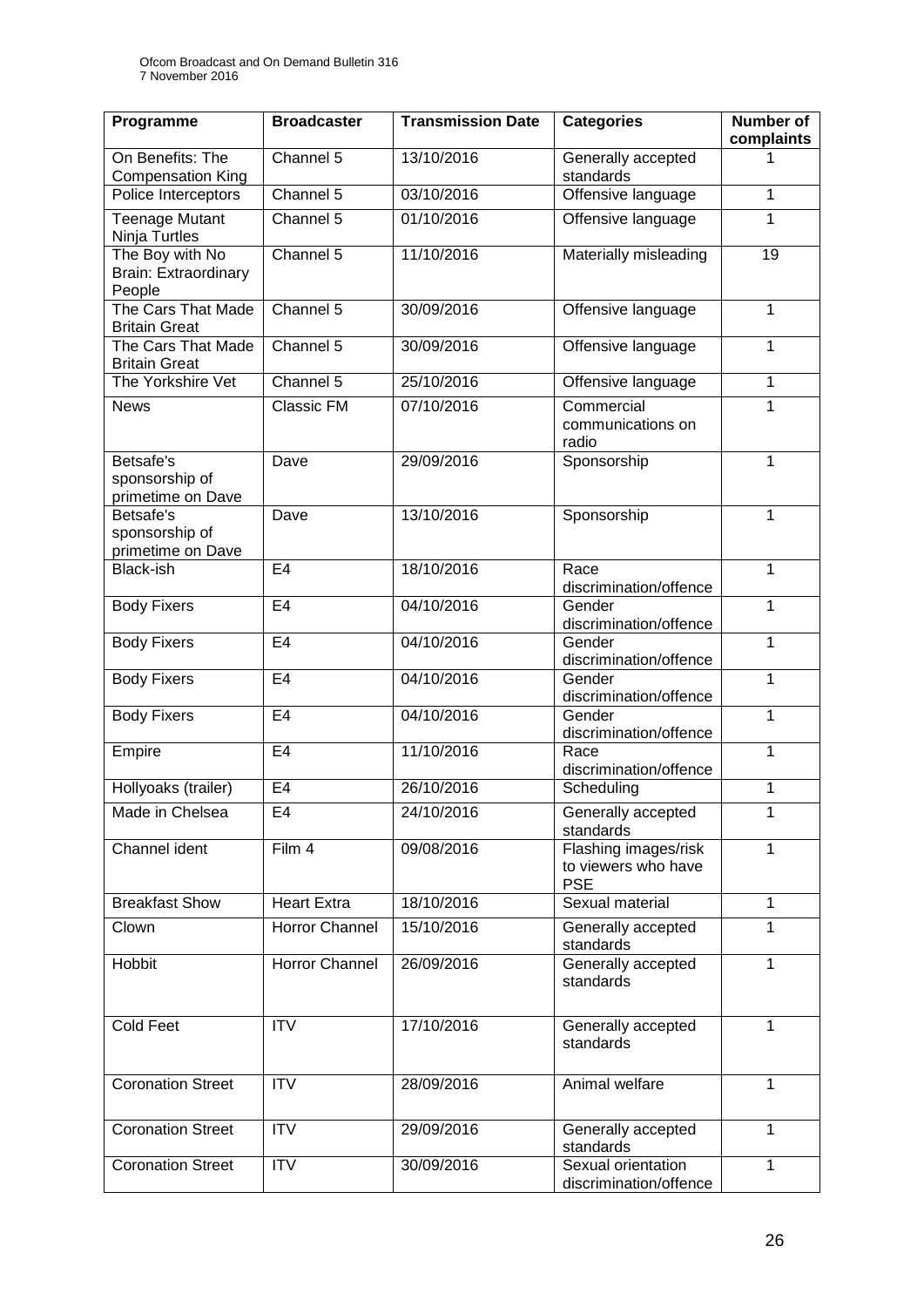| Programme                                    | <b>Broadcaster</b> | <b>Transmission Date</b> | <b>Categories</b>                           | <b>Number of</b><br>complaints |
|----------------------------------------------|--------------------|--------------------------|---------------------------------------------|--------------------------------|
| <b>Coronation Street</b>                     | <b>ITV</b>         | 17/10/2016               | Generally accepted<br>standards             |                                |
| <b>Coronation Street</b>                     | <b>ITV</b>         | 19/10/2016               | Offensive language                          | 25                             |
| Countrywise                                  | $\overline{ITV}$   | 30/09/2016               | Animal welfare                              | 1                              |
| Emmerdale                                    | <b>ITV</b>         | 29/09/2016               | Generally accepted<br>standards             | $\overline{4}$                 |
| Emmerdale                                    | <b>ITV</b>         | 30/09/2016               | Violence                                    | 1                              |
| Emmerdale                                    | $\overline{ITV}$   | 13/10/2016               | Animal welfare                              | $\overline{4}$                 |
| Emmerdale                                    | <b>ITV</b>         | 14/10/2016               | Generally accepted<br>standards             | $\overline{4}$                 |
| Emmerdale                                    | $\overline{ITV}$   | 19/10/2016               | Scheduling                                  | $\overline{15}$                |
| Emmerdale                                    | <b>ITV</b>         | 24/10/2016               | Generally accepted<br>standards             | 1                              |
| Exposure: Islam's<br>Non-Believers           | $\overline{ITV}$   | 13/10/2016               | Crime and disorder                          | 1                              |
| Go For It                                    | $\overline{ITV}$   | 01/10/2016               | Animal welfare                              | $\overline{2}$                 |
| <b>Good Morning</b><br><b>Britain</b>        | <b>ITV</b>         | 05/10/2016               | Due accuracy                                | 1                              |
| <b>Good Morning</b><br><b>Britain</b>        | <b>ITV</b>         | 05/10/2016               | Gender<br>discrimination/offence            | 1                              |
| <b>Good Morning</b><br><b>Britain</b>        | <b>ITV</b>         | 05/10/2016               | Generally accepted<br>standards             | 1                              |
| Good Morning<br><b>Britain</b>               | <b>ITV</b>         | 19/10/2016               | Due impartiality/bias                       | 3                              |
| <b>ITV News</b>                              | ITV                | 29/09/2016               | Due impartiality/bias                       | 1                              |
| <b>ITV News</b>                              | <b>ITV</b>         | 17/10/2016               | Due impartiality/bias                       | 1                              |
| <b>ITV News at Ten</b>                       | <b>ITV</b>         | 05/10/2016               | <b>Disability</b><br>discrimination/offence | 1                              |
| Jeremy Kyle's<br><b>Emergency Room</b>       | $\overline{ITV}$   | 30/09/2016               | Materially misleading                       | 1                              |
| Loose Women                                  | <b>ITV</b>         | 28/09/2016               | Religious/Beliefs<br>discrimination/offence | 1                              |
| Lorraine                                     | <b>ITV</b>         | 27/09/2016               | Competitions                                | 1                              |
| The Chase:<br><b>Celebrity Special</b>       | $\overline{ITV}$   | 02/10/2016               | Sexual material                             | 1                              |
| The Chase:<br><b>Celebrity Special</b>       | ITV                | 09/10/2016               | Scheduling                                  | 1                              |
| The Jonathan Ross<br>Show                    | <b>ITV</b>         | 22/10/2016               | Offensive language                          | 1                              |
| The New Clampers:<br>Where's My Car<br>Gone? | <b>ITV</b>         | 18/10/2016               | Offensive language                          | 1                              |
| The New Clampers:<br>Where's My Car<br>Gone? | <b>ITV</b>         | 25/10/2016               | Offensive language                          | 1                              |
| The X Factor                                 | <b>ITV</b>         | 08/10/2016               | Race<br>discrimination/offence              | 1                              |
| The X Factor                                 | <b>ITV</b>         | 09/10/2016               | Offensive language                          | 1                              |
| The X Factor                                 | <b>ITV</b>         | 15/10/2016               | Sexual material                             | 16                             |
| The X Factor                                 | <b>ITV</b>         | 15/10/2016               | Other                                       | 8                              |
| The X Factor                                 | <b>ITV</b>         | 15/10/2016               | Offensive language                          | 3                              |
| The X Factor                                 | <b>ITV</b>         | 15/10/2016               | Generally accepted<br>standards             | $\overline{2}$                 |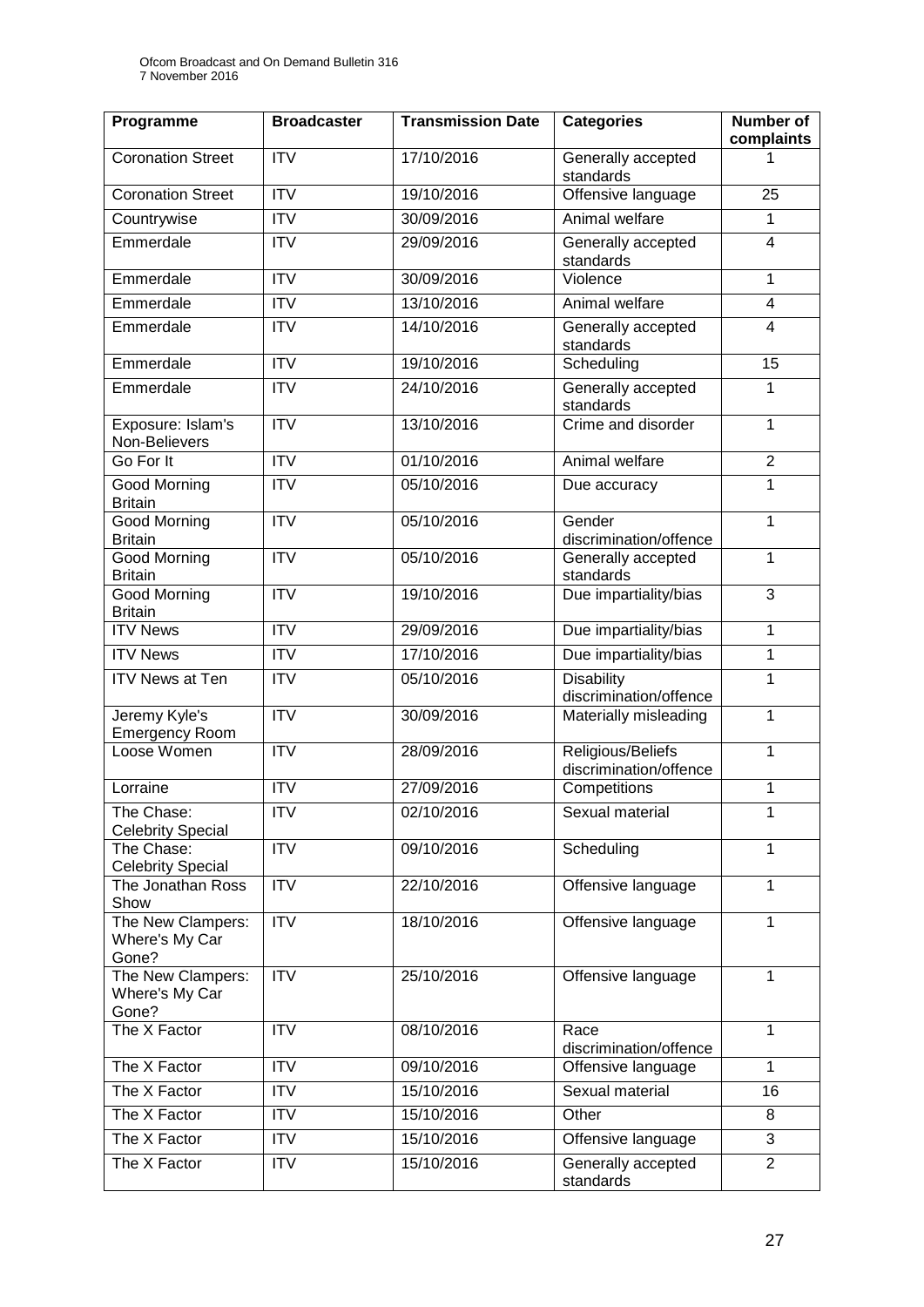| Programme                                           | <b>Broadcaster</b>       | <b>Transmission Date</b> | <b>Categories</b>                            | <b>Number of</b><br>complaints |
|-----------------------------------------------------|--------------------------|--------------------------|----------------------------------------------|--------------------------------|
| The X Factor                                        | <b>ITV</b>               | 15/10/2016               | Gender<br>discrimination/offence             |                                |
| The X Factor                                        | <b>ITV</b>               | 16/10/2016               | Scheduling                                   | 37                             |
| The X Factor                                        | $\overline{ITV}$         | 16/10/2016               | Generally accepted<br>standards              | 1                              |
| The X Factor                                        | <b>ITV</b>               | 22/10/2016               | Materially misleading                        | $\mathbf{1}$                   |
| The X Factor                                        | <b>ITV</b>               | 23/10/2016               | Materially misleading                        | 4                              |
| The X Factor                                        | <b>ITV</b>               | 23/10/2016               | Voting                                       | 1                              |
| This Morning                                        | $\overline{IV}$          | 26/09/2016               | Materially misleading                        | $\mathbf{1}$                   |
| This Morning                                        | <b>ITV</b>               | 30/09/2016               | Generally accepted<br>standards              | 1                              |
| This Morning                                        | <b>ITV</b>               | 13/10/2016               | Race<br>discrimination/offence               | 1                              |
| This Morning                                        | <b>ITV</b>               | 21/10/2016               | Other                                        | 1                              |
| Who's Doing The<br>Dishes?                          | <b>ITV</b>               | 28/09/2016               | Materially misleading                        | 1                              |
| Victoria / Paranoid /<br>McIntyre<br>Investigates   | <b>ITV / Channel 5</b>   | 09/10/2016               | Other                                        | $\mathbf{1}$                   |
| <b>ITV News London</b>                              | <b>ITV London</b>        | 17/10/2016               | Due impartiality/bias                        | $\mathbf{1}$                   |
| Celebrity Juice                                     | ITV2                     | 13/10/2016               | Generally accepted<br>standards              | 1                              |
| The Xtra Factor Live                                | ITV <sub>2</sub>         | 15/10/2016               | Sexual orientation<br>discrimination/offence | 1                              |
| You've Been<br>Framed! Gold                         | ITV2                     | 15/10/2016               | <b>Nudity</b>                                | 1                              |
| The Only Way is<br><b>Essex</b>                     | <b>ITVBe</b>             | 09/10/2016               | Generally accepted<br>standards              | $\mathbf{1}$                   |
| The Only Way Is<br><b>Essex</b>                     | <b>ITVBe</b>             | 16/10/2016               | Generally accepted<br>standards              | 1                              |
| <b>Station ident</b>                                | Jack FM<br>(Oxfordshire) | 18/09/2016               | Age<br>discrimination/offence                | 1                              |
| Wahlgrens Värld                                     | Kanal 5                  | 05/10/2016               | Generally accepted<br>standards              | $\mathbf{1}$                   |
| James O'Brien                                       | LBC 97.3 FM              | 11/10/2016               | Generally accepted<br>standards              | 1                              |
| James O'Brien                                       | LBC 97.3 FM              | 20/10/2016               | Generally accepted<br>standards              | 1                              |
| Katie Hopkins                                       | LBC 97.3 FM              | 09/10/2016               | Race<br>discrimination/offence               | 1                              |
| Katie Hopkins                                       | LBC 97.3 FM              | 23/10/2016               | Generally accepted<br>standards              | 1                              |
| Maajid Nawaz                                        | LBC 97.3 FM              | 24/10/2016               | Crime and disorder                           | $\mathbf{1}$                   |
| Nick Abbott                                         | LBC 97.3 FM              | 16/10/2016               | Race<br>discrimination/offence               | 1                              |
| Nick Ferrari                                        | LBC 97.3 FM              | 12/10/2016               | Race<br>discrimination/offence               | 1                              |
| Steve Allen                                         | LBC 97.3 FM              | 13/10/2016               | Generally accepted<br>standards              | $\mathbf{1}$                   |
| Ozzy and Jack's<br><b>World Detour</b><br>(trailer) | Lifetime                 | 01/10/2016               | Drugs, smoking,<br>solvents or alcohol       | 1                              |
| Gateway Gazette                                     | <b>MATV</b>              | 06/10/2016               | Crime and disorder                           | $\mathbf{1}$                   |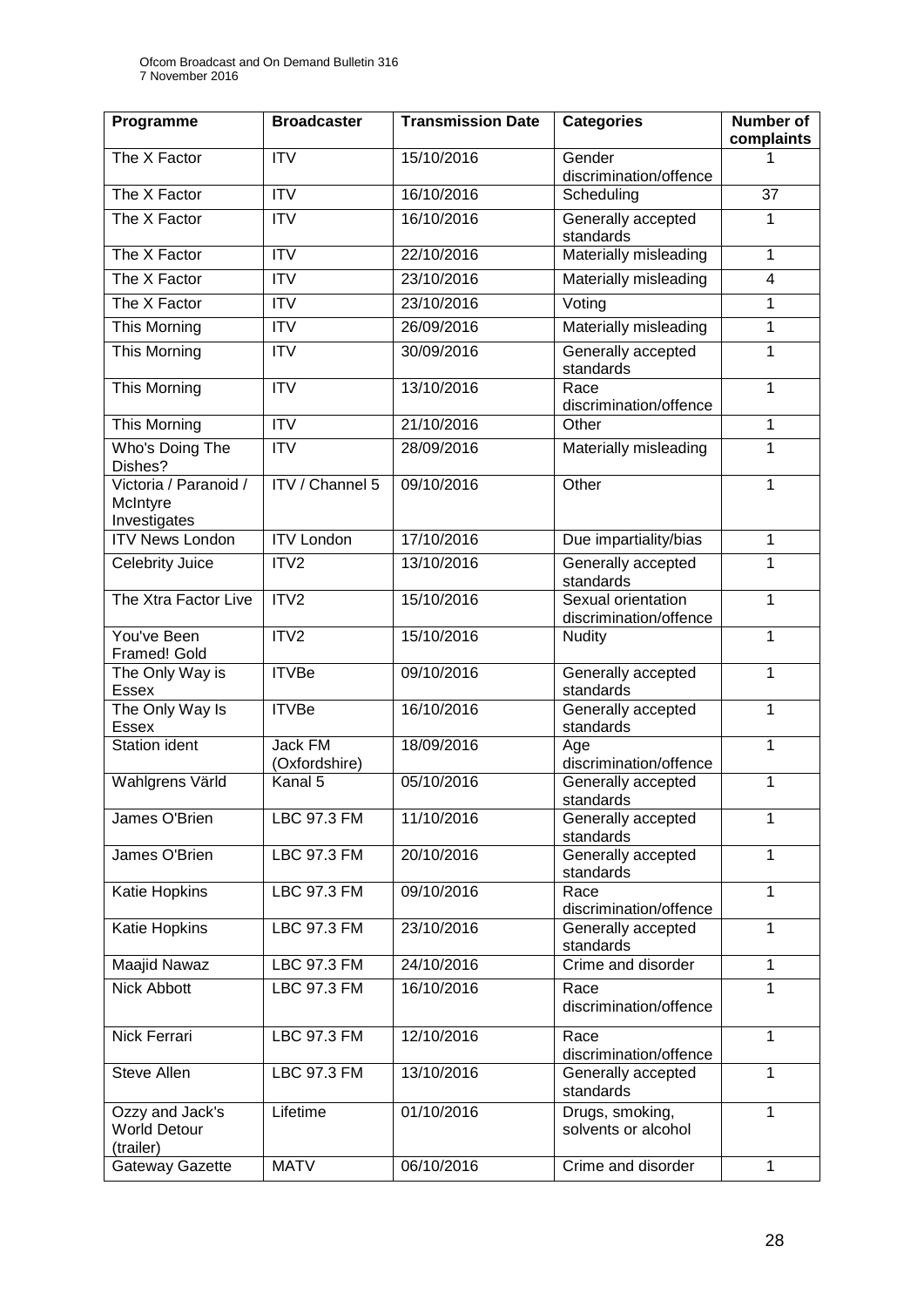| Programme                                 | <b>Broadcaster</b>    | <b>Transmission Date</b> | <b>Categories</b>                           | <b>Number of</b><br>complaints |
|-------------------------------------------|-----------------------|--------------------------|---------------------------------------------|--------------------------------|
| Moon                                      | <b>Movie Mix</b>      | 28/09/2016               | Advertising minutage                        | 1                              |
| Sanjh Dillan Di                           | Panjab Radio          | 28/09/2016               | Religious/Beliefs<br>discrimination/offence | 1                              |
| <b>Press Preview</b>                      | <b>Sky News</b>       | 01/10/2016               | Race<br>discrimination/offence              | 6                              |
| <b>Sky News</b>                           | <b>Sky News</b>       | 21/10/2016               | Under 18s in<br>programmes                  | 1                              |
| <b>Sky News</b>                           | <b>Sky News</b>       | 23/10/2016               | Due impartiality/bias                       | $\mathbf 1$                    |
| <b>Sunrise</b>                            | <b>Sky News</b>       | 29/09/2016               | <b>Disability</b><br>discrimination/offence | 1                              |
| <b>Sunrise</b>                            | <b>Sky News</b>       | 06/10/2016               | Under 18s in<br>programmes                  | 1                              |
| Celtic vs Rangers                         | <b>Sky Sports</b>     | 10/09/2016               | Generally accepted<br>standards             | $\mathbf{1}$                   |
| Ryder Cup                                 | Sky Sports 1          | 01/10/2016               | Advertising<br>placement                    | 1                              |
| Programming                               | <b>Sky Sports Mix</b> | 25/08/2016               | Other                                       | 1                              |
| A League of Their<br>Own                  | Sky2                  | 07/10/2016               | Gender<br>discrimination/offence            | 1                              |
| The Smooth Radio<br><b>Breakfast Show</b> | Smooth Radio          | 05/10/2016               | Competitions                                | 1                              |
| Suhaani Si Ek Ladki                       | <b>Star Plus</b>      | 10/10/2016               | Violence                                    | 1                              |
| Alan Brazil Sports<br>Breakfast (trailer) | Talksport             | 04/10/2016               | Drugs, smoking,<br>solvents or alcohol      | 1                              |
| Talksport                                 | Talksport             | 27/09/2016               | Generally accepted<br>standards             | 1                              |
| <b>Toddlers and Tiaras</b><br>(trailer)   | <b>TLC</b>            | 09/10/2016               | Generally accepted<br>standards             | 1                              |
| <b>UTV News and</b><br>Weather            | <b>UTV</b>            | 11/10/2016               | Generally accepted<br>standards             | 1                              |
| Huang's World EPG<br>Listing on Now TV    | Viceland              | 25/09/2016               | Offensive language                          | 1                              |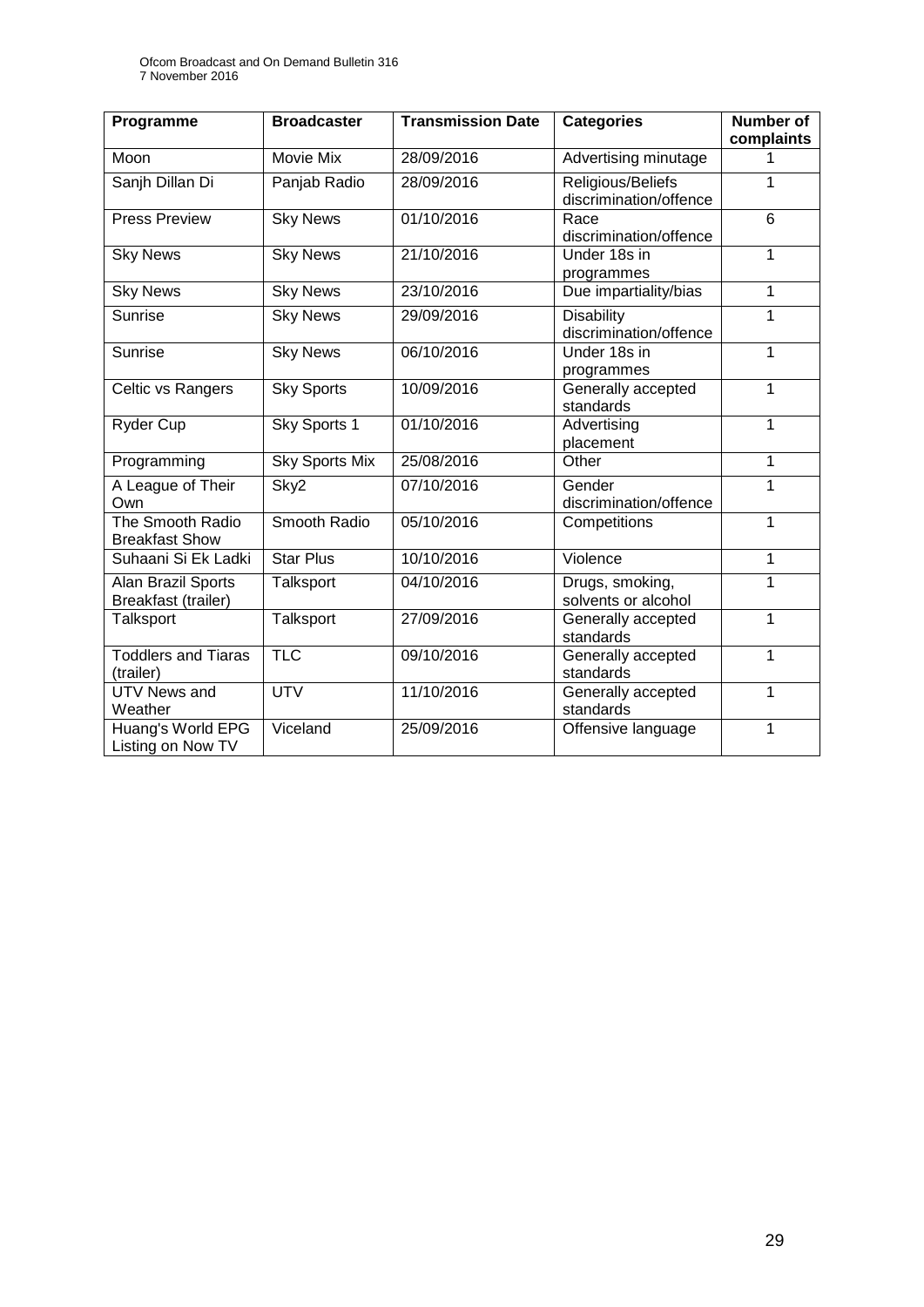# **Complaints outside of remit**

Here are alphabetical lists of complaints received by Ofcom that fell outside of our remit. This is because Ofcom is not responsible for regulating the issue complained about. For example, the complaints were about the content of television, radio or on demand adverts, accuracy in BBC programmes or an on demand service does not fall within the scope of regulation.

For more information about what Ofcom's rules cover, go to: [http://consumers.ofcom.org.uk/complain/tv-and-radio-complaints/what-does-ofcom](http://consumers.ofcom.org.uk/complain/tv-and-radio-complaints/what-does-ofcom-cover/)[cover/](http://consumers.ofcom.org.uk/complain/tv-and-radio-complaints/what-does-ofcom-cover/)

#### **Complaints about television or radio programmes**

For more information about how Ofcom assesses complaints about television and radio programmes, go to:

[https://www.ofcom.org.uk/\\_\\_data/assets/pdf\\_file/0020/55109/breaches-content](https://www.ofcom.org.uk/__data/assets/pdf_file/0020/55109/breaches-content-standards.pdf)[standards.pdf](https://www.ofcom.org.uk/__data/assets/pdf_file/0020/55109/breaches-content-standards.pdf)

| Programme                                                                       | <b>Broadcaster</b>   | <b>Transmission</b><br>Date | <b>Categories</b>     | Number of<br>complaints |
|---------------------------------------------------------------------------------|----------------------|-----------------------------|-----------------------|-------------------------|
| <b>BBC London News</b>                                                          | <b>BBC 1 London</b>  | 17/10/2016                  | Due impartiality/bias |                         |
| Newsnight                                                                       | BBC <sub>2</sub>     | 11/10/2016                  | Due impartiality/bias |                         |
| <b>Ripper Street</b>                                                            | BBC <sub>2</sub>     | 04/10/2016                  | Outside of remit      | 1                       |
| The Conspiracy<br>Files: $9/11 -$ The<br>Truth Behind the<br><b>Third Tower</b> | BBC <sub>2</sub>     | 26/10/2008                  | Materially misleading | 1                       |
| Chris Evans                                                                     | <b>BBC Radio 2</b>   | 20/10/2016                  | Due impartiality/bias | 1                       |
| Programming                                                                     | <b>BBC Radio 4</b>   | Various                     | Other                 | 1                       |
| Advertisement                                                                   | Capital FM Northwest | 23/10/2016                  | Advertising content   | 1                       |
| Advertisement                                                                   | <b>Heart Extra</b>   | 25/10/2016                  | Advertising content   | 1                       |
| Advertisement                                                                   | <b>ITV</b>           | 23/10/2016                  | Advertising content   | 1                       |
| Advertisement                                                                   | ITV3                 | 15/10/2016                  | Advertising content   | 1                       |
| Advertisement                                                                   | Kiss FM              | 15/10/2016                  | Advertising content   | 1                       |
| Advertisements                                                                  | <b>Sky Atlantic</b>  | 01/10/2016                  | Advertising content   | 1                       |
| <b>Babestation</b>                                                              | <b>Babestation</b>   | 30/09/2016                  | Advertising content   | 1                       |

#### **Complaints about on demand services**

| <b>Programme</b> | Service name    | <b>Accessed date</b> | <b>Categories</b>      | <b>Number of</b><br>complaints |
|------------------|-----------------|----------------------|------------------------|--------------------------------|
| Marvel's Luke    | <b>Netflix</b>  | 11/10/2016           | Race                   |                                |
| Cage             |                 |                      | discrimination/offence |                                |
| <b>BBC News</b>  | <b>BBC News</b> | n/a                  | Generally accepted     |                                |
| article          | website         |                      | standards              |                                |
| Daaci Show       | YouTube         | n/a                  | Misleadinginess        |                                |

For more information about how Ofcom assesses complaints about on demand services, go to: [http://stakeholders.ofcom.org.uk/binaries/broadcast/on](http://stakeholders.ofcom.org.uk/binaries/broadcast/on-demand/rules-guidance/rules_and_guidance.pdf)[demand/rules-guidance/rules\\_and\\_guidance.pdf](http://stakeholders.ofcom.org.uk/binaries/broadcast/on-demand/rules-guidance/rules_and_guidance.pdf)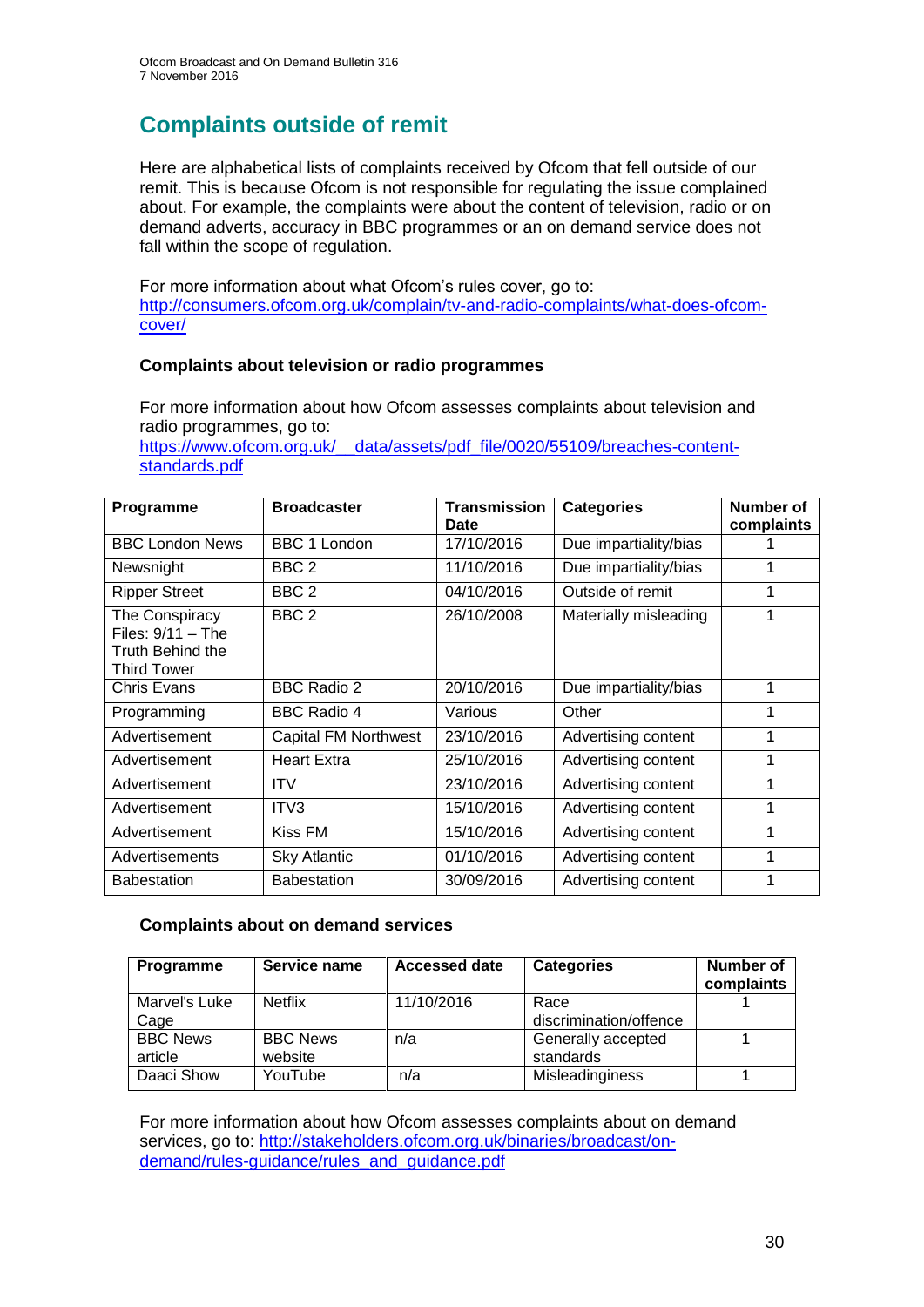# **Investigations List**

If Ofcom considers that a broadcaster or service provider may have breached its codes, rules, licence condition or other regulatory requirements, it will start an investigation.

**It is important to note that an investigation by Ofcom does not necessarily mean the broadcaster or service provider has done anything wrong. Not all investigations result in breaches of the codes, rules, licence conditions or other regulatory requirements being recorded.**

Here are alphabetical lists of new investigations launched between 17 and 30 October 2016.

**Investigations launched under the Procedures for investigating breaches of content standards for television and radio**

| Programme                          | <b>Broadcaster</b> | <b>Transmission date</b> |
|------------------------------------|--------------------|--------------------------|
| Yog-Hindi Yog Rishi Swami Ramdevji | Aastha TV          | 9 June 2016              |
| Discourses? Hindi Brahma Kumaris   | Aastha TV          | 9 June 2016              |
| Shah-e-Sehar                       | <b>ARY News</b>    | 17 June 2016             |
| Programming                        | Bay FM             | 1 September 2016         |
| Can't Pay? We'll Take It Away!     | Channel $5$        | 28 September 2016        |
| Programming                        | <b>Flow TV</b>     | 26 June 2016             |
| The X Factor                       | <b>ITV</b>         | 23 October 2016          |
| Steve Allen                        | <b>LBC 97.3 FM</b> | 17 October 2016          |
| <b>News</b>                        | News 18            | 10 October 2016          |
| Johnny Vaughan                     | Radio X            | 16 September 2016        |
| UK Immigration with Tariq          | Venus TV           | 31 August 2016           |

For more information about how Ofcom assesses complaints and conducts investigations about content standards on television and radio programmes, go to: [https://www.ofcom.org.uk/\\_\\_data/assets/pdf\\_file/0020/55109/breaches-content](https://www.ofcom.org.uk/__data/assets/pdf_file/0020/55109/breaches-content-standards.pdf)[standards.pdf](https://www.ofcom.org.uk/__data/assets/pdf_file/0020/55109/breaches-content-standards.pdf)